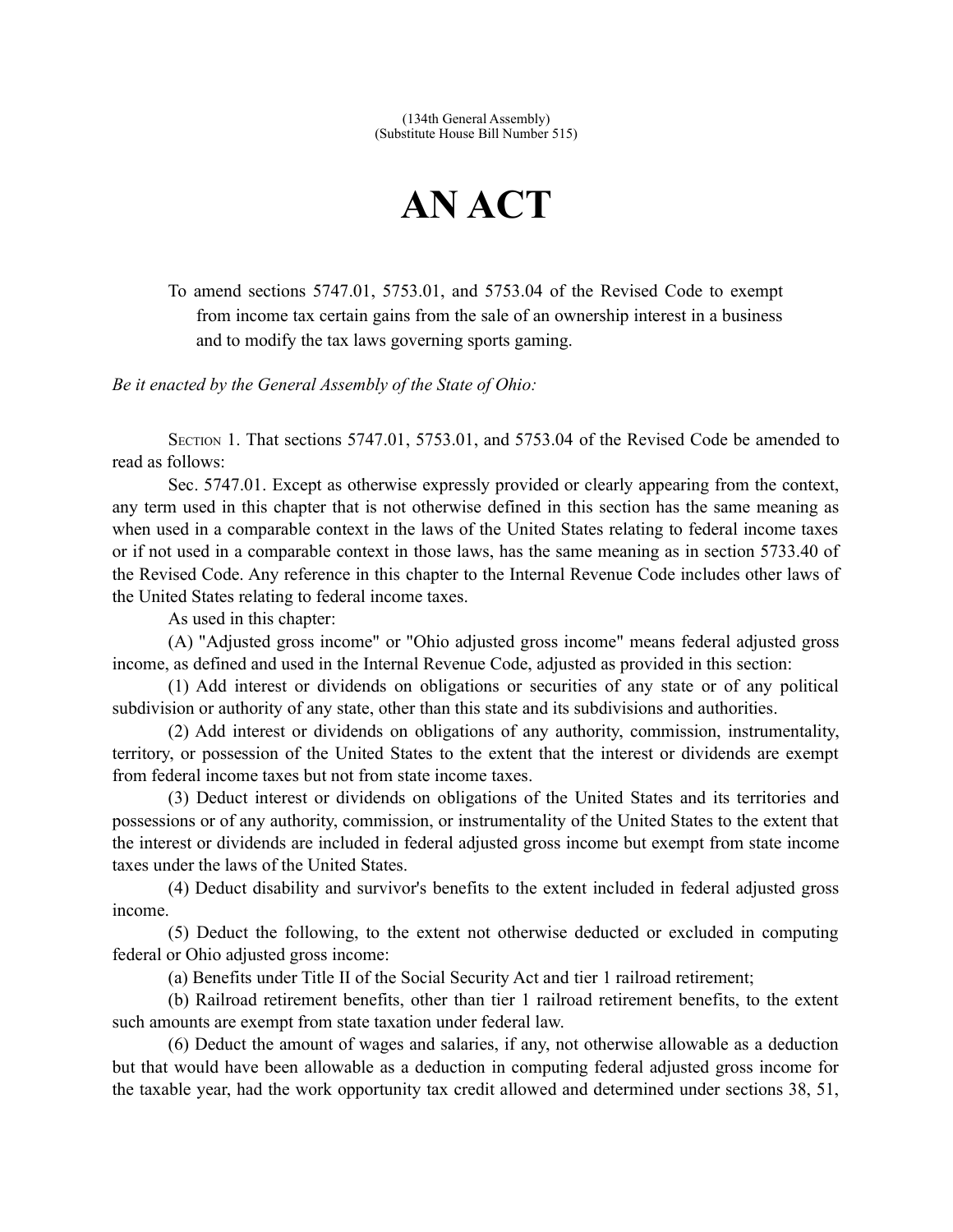and 52 of the Internal Revenue Code not been in effect.

(7) Deduct any interest or interest equivalent on public obligations and purchase obligations to the extent that the interest or interest equivalent is included in federal adjusted gross income.

(8) Add any loss or deduct any gain resulting from the sale, exchange, or other disposition of public obligations to the extent that the loss has been deducted or the gain has been included in computing federal adjusted gross income.

(9) Deduct or add amounts, as provided under section 5747.70 of the Revised Code, related to contributions to variable college savings program accounts made or tuition units purchased pursuant to Chapter 3334. of the Revised Code.

(10)(a) Deduct, to the extent not otherwise allowable as a deduction or exclusion in computing federal or Ohio adjusted gross income for the taxable year, the amount the taxpayer paid during the taxable year for medical care insurance and qualified long-term care insurance for the taxpayer, the taxpayer's spouse, and dependents. No deduction for medical care insurance under division  $(A)(10)(a)$  of this section shall be allowed either to any taxpayer who is eligible to participate in any subsidized health plan maintained by any employer of the taxpayer or of the taxpayer's spouse, or to any taxpayer who is entitled to, or on application would be entitled to, benefits under part A of Title XVIII of the "Social Security Act," 49 Stat. 620 (1935), 42 U.S.C. 301, as amended. For the purposes of division  $(A)(10)(a)$  of this section, "subsidized health plan" means a health plan for which the employer pays any portion of the plan's cost. The deduction allowed under division (A)(10)(a) of this section shall be the net of any related premium refunds, related premium reimbursements, or related insurance premium dividends received during the taxable year.

(b) Deduct, to the extent not otherwise deducted or excluded in computing federal or Ohio adjusted gross income during the taxable year, the amount the taxpayer paid during the taxable year, not compensated for by any insurance or otherwise, for medical care of the taxpayer, the taxpayer's spouse, and dependents, to the extent the expenses exceed seven and one-half per cent of the taxpayer's federal adjusted gross income.

(c) For purposes of division (A)(10) of this section, "medical care" has the meaning given in section 213 of the Internal Revenue Code, subject to the special rules, limitations, and exclusions set forth therein, and "qualified long-term care" has the same meaning given in section 7702B(c) of the Internal Revenue Code. Solely for purposes of division  $(A)(10)(a)$  of this section, "dependent" includes a person who otherwise would be a "qualifying relative" and thus a "dependent" under section 152 of the Internal Revenue Code but for the fact that the person fails to meet the income and support limitations under section  $152(d)(1)(B)$  and (C) of the Internal Revenue Code.

(11)(a) Deduct any amount included in federal adjusted gross income solely because the amount represents a reimbursement or refund of expenses that in any year the taxpayer had deducted as an itemized deduction pursuant to section 63 of the Internal Revenue Code and applicable United States department of the treasury regulations. The deduction otherwise allowed under division (A) (11)(a) of this section shall be reduced to the extent the reimbursement is attributable to an amount the taxpayer deducted under this section in any taxable year.

(b) Add any amount not otherwise included in Ohio adjusted gross income for any taxable year to the extent that the amount is attributable to the recovery during the taxable year of any amount deducted or excluded in computing federal or Ohio adjusted gross income in any taxable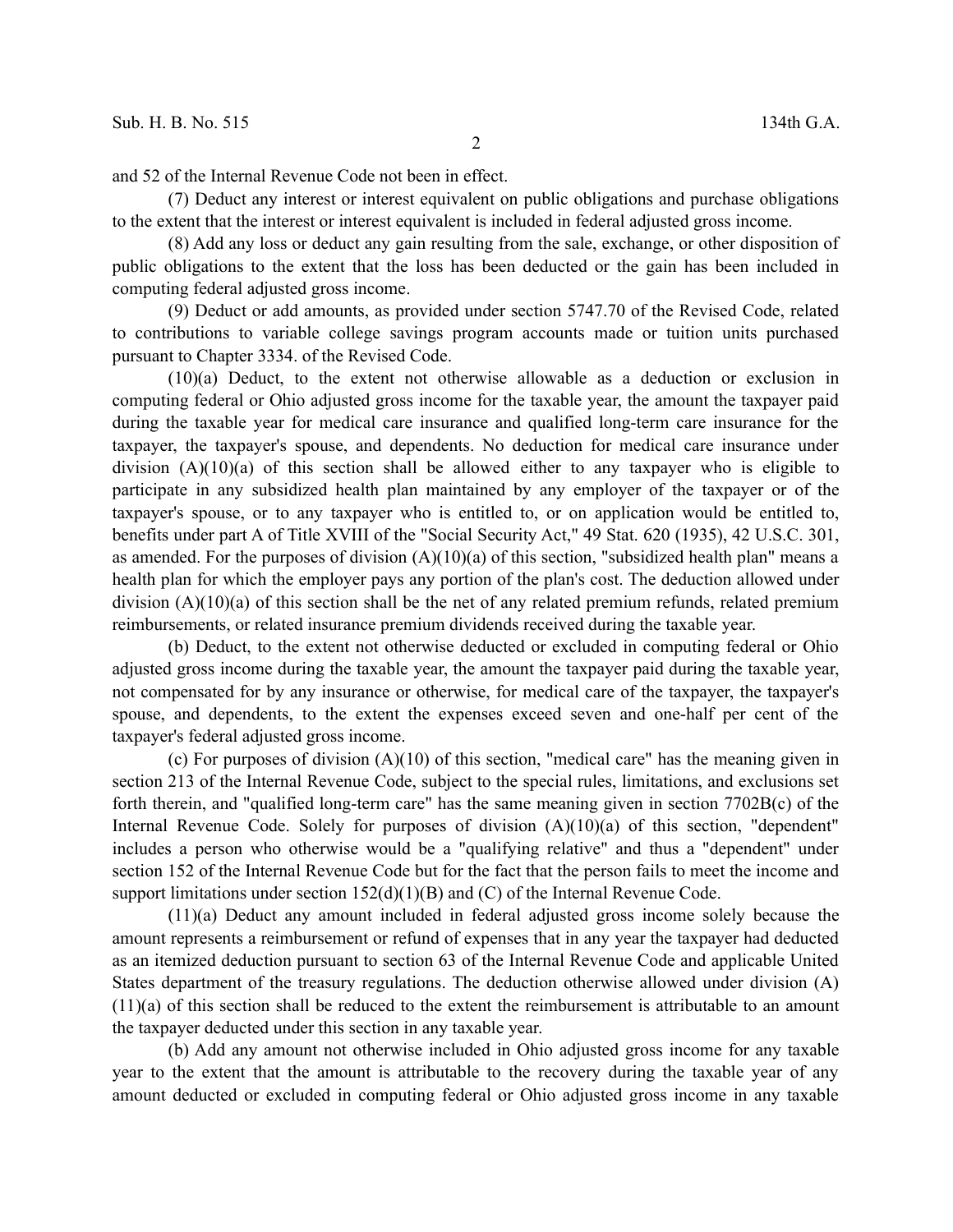year.

(12) Deduct any portion of the deduction described in section  $1341(a)(2)$  of the Internal Revenue Code, for repaying previously reported income received under a claim of right, that meets both of the following requirements:

(a) It is allowable for repayment of an item that was included in the taxpayer's adjusted gross income for a prior taxable year and did not qualify for a credit under division (A) or (B) of section 5747.05 of the Revised Code for that year;

(b) It does not otherwise reduce the taxpayer's adjusted gross income for the current or any other taxable year.

(13) Deduct an amount equal to the deposits made to, and net investment earnings of, a medical savings account during the taxable year, in accordance with section 3924.66 of the Revised Code. The deduction allowed by division  $(A)(13)$  of this section does not apply to medical savings account deposits and earnings otherwise deducted or excluded for the current or any other taxable year from the taxpayer's federal adjusted gross income.

(14)(a) Add an amount equal to the funds withdrawn from a medical savings account during the taxable year, and the net investment earnings on those funds, when the funds withdrawn were used for any purpose other than to reimburse an account holder for, or to pay, eligible medical expenses, in accordance with section 3924.66 of the Revised Code;

(b) Add the amounts distributed from a medical savings account under division (A)(2) of section 3924.68 of the Revised Code during the taxable year.

(15) Add any amount claimed as a credit under section 5747.059 of the Revised Code to the extent that such amount satisfies either of the following:

(a) The amount was deducted or excluded from the computation of the taxpayer's federal adjusted gross income as required to be reported for the taxpayer's taxable year under the Internal Revenue Code;

(b) The amount resulted in a reduction of the taxpayer's federal adjusted gross income as required to be reported for any of the taxpayer's taxable years under the Internal Revenue Code.

(16) Deduct the amount contributed by the taxpayer to an individual development account program established by a county department of job and family services pursuant to sections 329.11 to 329.14 of the Revised Code for the purpose of matching funds deposited by program participants. On request of the tax commissioner, the taxpayer shall provide any information that, in the tax commissioner's opinion, is necessary to establish the amount deducted under division (A)(16) of this section.

 $(17)(a)(i)$  Subject to divisions  $(A)(17)(a)(iii)$ , (iv), and (v) of this section, add five-sixths of the amount of depreciation expense allowed by subsection (k) of section 168 of the Internal Revenue Code, including the taxpayer's proportionate or distributive share of the amount of depreciation expense allowed by that subsection to a pass-through entity in which the taxpayer has a direct or indirect ownership interest.

(ii) Subject to divisions  $(A)(17)(a)(iii)$ , (iv), and (v) of this section, add five-sixths of the amount of qualifying section 179 depreciation expense, including the taxpayer's proportionate or distributive share of the amount of qualifying section 179 depreciation expense allowed to any passthrough entity in which the taxpayer has a direct or indirect ownership interest.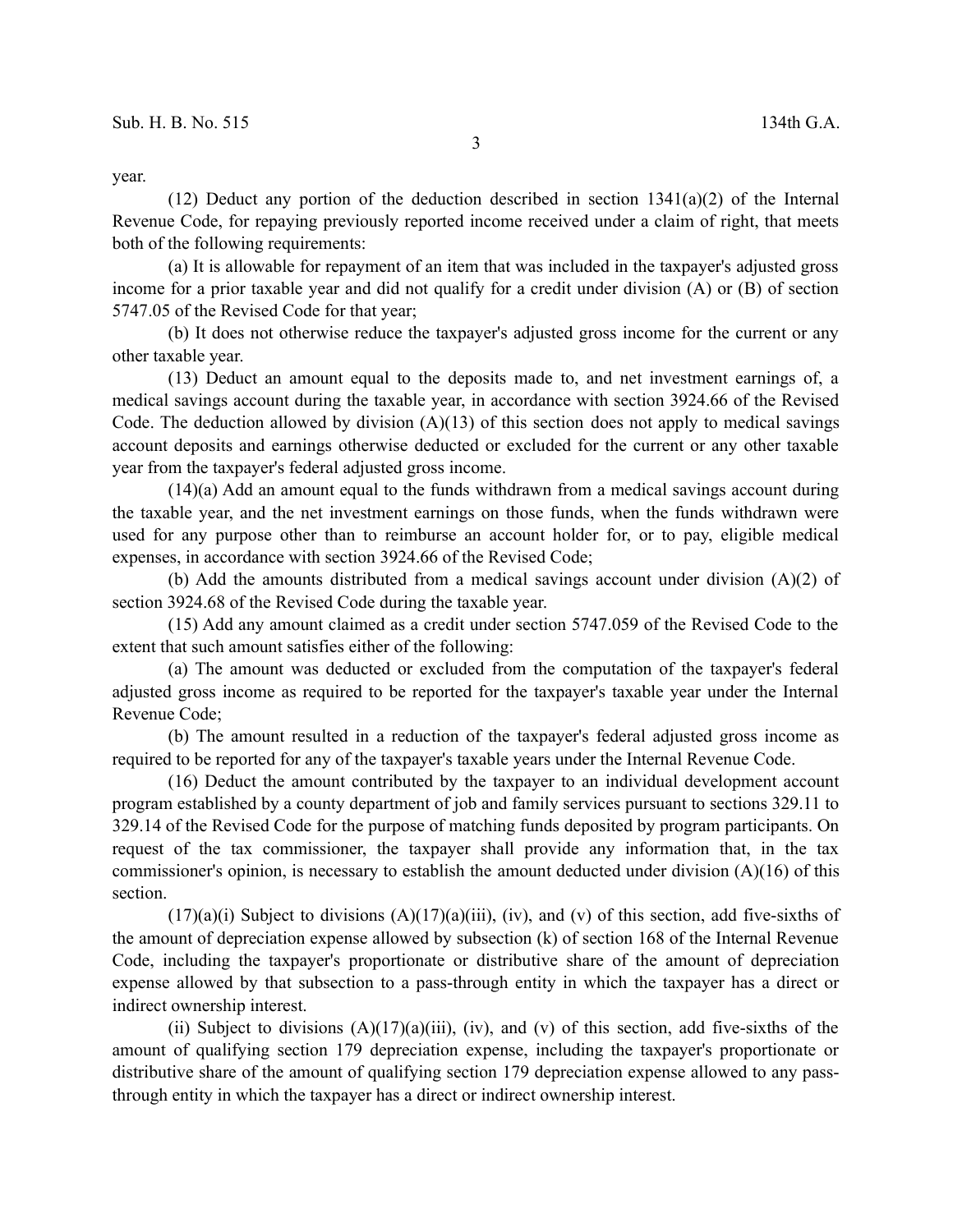(iii) Subject to division  $(A)(17)(a)(v)$  of this section, for taxable years beginning in 2012 or thereafter, if the increase in income taxes withheld by the taxpayer is equal to or greater than ten per cent of income taxes withheld by the taxpayer during the taxpayer's immediately preceding taxable year, "two-thirds" shall be substituted for "five-sixths" for the purpose of divisions  $(A)(17)(a)(i)$  and (ii) of this section.

(iv) Subject to division  $(A)(17)(a)(v)$  of this section, for taxable years beginning in 2012 or thereafter, a taxpayer is not required to add an amount under division (A)(17) of this section if the increase in income taxes withheld by the taxpayer and by any pass-through entity in which the taxpayer has a direct or indirect ownership interest is equal to or greater than the sum of (I) the amount of qualifying section 179 depreciation expense and (II) the amount of depreciation expense allowed to the taxpayer by subsection (k) of section 168 of the Internal Revenue Code, and including the taxpayer's proportionate or distributive shares of such amounts allowed to any such pass-through entities.

(v) If a taxpayer directly or indirectly incurs a net operating loss for the taxable year for federal income tax purposes, to the extent such loss resulted from depreciation expense allowed by subsection (k) of section 168 of the Internal Revenue Code and by qualifying section 179 depreciation expense, "the entire" shall be substituted for "five-sixths of the" for the purpose of divisions  $(A)(17)(a)(i)$  and (ii) of this section.

The tax commissioner, under procedures established by the commissioner, may waive the add-backs related to a pass-through entity if the taxpayer owns, directly or indirectly, less than five per cent of the pass-through entity.

(b) Nothing in division  $(A)(17)$  of this section shall be construed to adjust or modify the adjusted basis of any asset.

(c) To the extent the add-back required under division  $(A)(17)(a)$  of this section is attributable to property generating nonbusiness income or loss allocated under section 5747.20 of the Revised Code, the add-back shall be sitused to the same location as the nonbusiness income or loss generated by the property for the purpose of determining the credit under division (A) of section 5747.05 of the Revised Code. Otherwise, the add-back shall be apportioned, subject to one or more of the four alternative methods of apportionment enumerated in section 5747.21 of the Revised Code.

(d) For the purposes of division  $(A)(17)(a)(v)$  of this section, net operating loss carryback and carryforward shall not include the allowance of any net operating loss deduction carryback or carryforward to the taxable year to the extent such loss resulted from depreciation allowed by section 168(k) of the Internal Revenue Code and by the qualifying section 179 depreciation expense amount.

(e) For the purposes of divisions  $(A)(17)$  and  $(18)$  of this section:

(i) "Income taxes withheld" means the total amount withheld and remitted under sections 5747.06 and 5747.07 of the Revised Code by an employer during the employer's taxable year.

(ii) "Increase in income taxes withheld" means the amount by which the amount of income taxes withheld by an employer during the employer's current taxable year exceeds the amount of income taxes withheld by that employer during the employer's immediately preceding taxable year.

(iii) "Qualifying section 179 depreciation expense" means the difference between (I) the amount of depreciation expense directly or indirectly allowed to a taxpayer under section 179 of the Internal Revised Code, and (II) the amount of depreciation expense directly or indirectly allowed to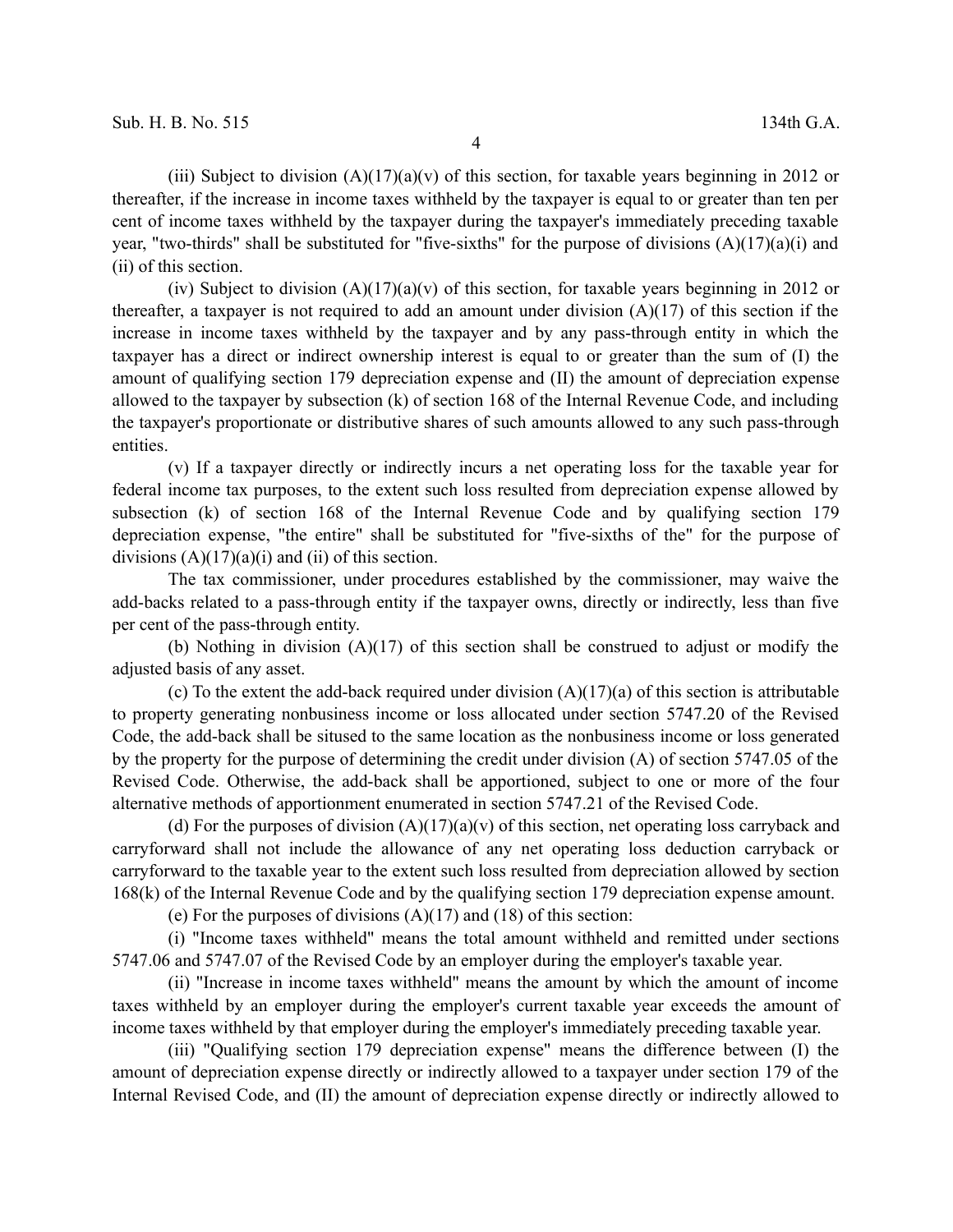5

the taxpayer under section 179 of the Internal Revenue Code as that section existed on December 31, 2002.

 $(18)(a)$  If the taxpayer was required to add an amount under division  $(A)(17)(a)$  of this section for a taxable year, deduct one of the following:

(i) One-fifth of the amount so added for each of the five succeeding taxable years if the amount so added was five-sixths of qualifying section 179 depreciation expense or depreciation expense allowed by subsection (k) of section 168 of the Internal Revenue Code;

(ii) One-half of the amount so added for each of the two succeeding taxable years if the amount so added was two-thirds of such depreciation expense;

(iii) One-sixth of the amount so added for each of the six succeeding taxable years if the entire amount of such depreciation expense was so added.

(b) If the amount deducted under division (A)(18)(a) of this section is attributable to an addback allocated under division (A)(17)(c) of this section, the amount deducted shall be sitused to the same location. Otherwise, the add-back shall be apportioned using the apportionment factors for the taxable year in which the deduction is taken, subject to one or more of the four alternative methods of apportionment enumerated in section 5747.21 of the Revised Code.

(c) No deduction is available under division  $(A)(18)(a)$  of this section with regard to any depreciation allowed by section 168(k) of the Internal Revenue Code and by the qualifying section 179 depreciation expense amount to the extent that such depreciation results in or increases a federal net operating loss carryback or carryforward. If no such deduction is available for a taxable year, the taxpayer may carry forward the amount not deducted in such taxable year to the next taxable year and add that amount to any deduction otherwise available under division (A)(18)(a) of this section for that next taxable year. The carryforward of amounts not so deducted shall continue until the entire addition required by division  $(A)(17)(a)$  of this section has been deducted.

(19) Deduct, to the extent not otherwise deducted or excluded in computing federal or Ohio adjusted gross income for the taxable year, the amount the taxpayer received during the taxable year as reimbursement for life insurance premiums under section 5919.31 of the Revised Code.

(20) Deduct, to the extent not otherwise deducted or excluded in computing federal or Ohio adjusted gross income for the taxable year, the amount the taxpayer received during the taxable year as a death benefit paid by the adjutant general under section 5919.33 of the Revised Code.

(21) Deduct, to the extent included in federal adjusted gross income and not otherwise allowable as a deduction or exclusion in computing federal or Ohio adjusted gross income for the taxable year, military pay and allowances received by the taxpayer during the taxable year for active duty service in the United States army, air force, navy, marine corps, or coast guard or reserve components thereof or the national guard. The deduction may not be claimed for military pay and allowances received by the taxpayer while the taxpayer is stationed in this state.

(22) Deduct, to the extent not otherwise allowable as a deduction or exclusion in computing federal or Ohio adjusted gross income for the taxable year and not otherwise compensated for by any other source, the amount of qualified organ donation expenses incurred by the taxpayer during the taxable year, not to exceed ten thousand dollars. A taxpayer may deduct qualified organ donation expenses only once for all taxable years beginning with taxable years beginning in 2007.

For the purposes of division  $(A)(22)$  of this section: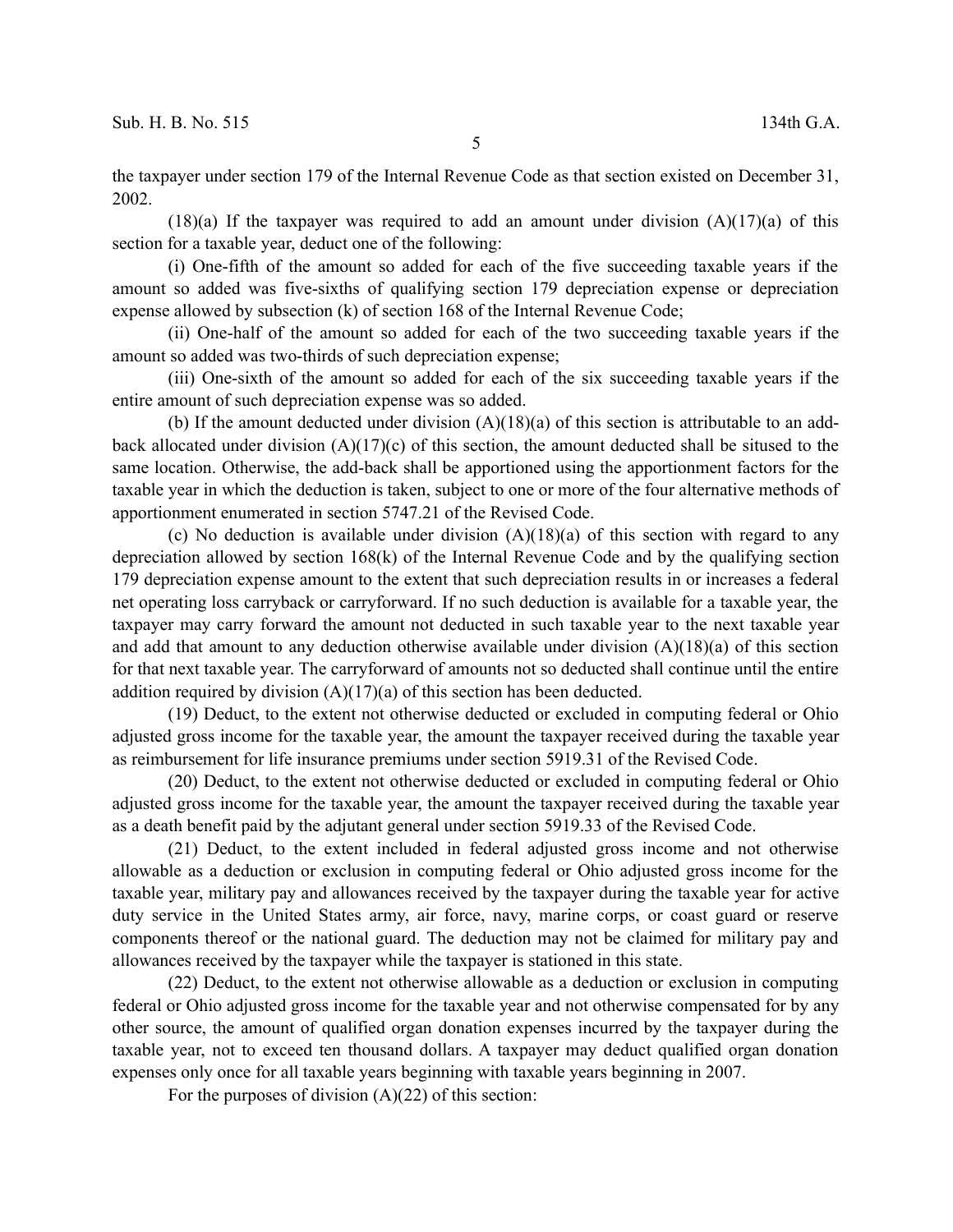(a) "Human organ" means all or any portion of a human liver, pancreas, kidney, intestine, or lung, and any portion of human bone marrow.

(b) "Qualified organ donation expenses" means travel expenses, lodging expenses, and wages and salary forgone by a taxpayer in connection with the taxpayer's donation, while living, of one or more of the taxpayer's human organs to another human being.

(23) Deduct, to the extent not otherwise deducted or excluded in computing federal or Ohio adjusted gross income for the taxable year, amounts received by the taxpayer as retired personnel pay for service in the uniformed services or reserve components thereof, or the national guard, or received by the surviving spouse or former spouse of such a taxpayer under the survivor benefit plan on account of such a taxpayer's death. If the taxpayer receives income on account of retirement paid under the federal civil service retirement system or federal employees retirement system, or under any successor retirement program enacted by the congress of the United States that is established and maintained for retired employees of the United States government, and such retirement income is based, in whole or in part, on credit for the taxpayer's uniformed service, the deduction allowed under this division shall include only that portion of such retirement income that is attributable to the taxpayer's uniformed service, to the extent that portion of such retirement income is otherwise included in federal adjusted gross income and is not otherwise deducted under this section. Any amount deducted under division (A)(23) of this section is not included in a taxpayer's adjusted gross income for the purposes of section 5747.055 of the Revised Code. No amount may be deducted under division  $(A)(23)$  of this section on the basis of which a credit was claimed under section 5747.055 of the Revised Code.

(24) Deduct, to the extent not otherwise deducted or excluded in computing federal or Ohio adjusted gross income for the taxable year, the amount the taxpayer received during the taxable year from the military injury relief fund created in section 5902.05 of the Revised Code.

(25) Deduct, to the extent not otherwise deducted or excluded in computing federal or Ohio adjusted gross income for the taxable year, the amount the taxpayer received as a veterans bonus during the taxable year from the Ohio department of veterans services as authorized by Section 2r of Article VIII, Ohio Constitution.

(26) Deduct, to the extent not otherwise deducted or excluded in computing federal or Ohio adjusted gross income for the taxable year, any income derived from a transfer agreement or from the enterprise transferred under that agreement under section 4313.02 of the Revised Code.

(27) Deduct, to the extent not otherwise deducted or excluded in computing federal or Ohio adjusted gross income for the taxable year, Ohio college opportunity or federal Pell grant amounts received by the taxpayer or the taxpayer's spouse or dependent pursuant to section 3333.122 of the Revised Code or 20 U.S.C. 1070a, et seq., and used to pay room or board furnished by the educational institution for which the grant was awarded at the institution's facilities, including meal plans administered by the institution. For the purposes of this division, receipt of a grant includes the distribution of a grant directly to an educational institution and the crediting of the grant to the enrollee's account with the institution.

(28) Deduct from the portion of an individual's federal adjusted gross income that is business income, to the extent not otherwise deducted or excluded in computing federal adjusted gross income for the taxable year, one hundred twenty-five thousand dollars for each spouse if spouses file separate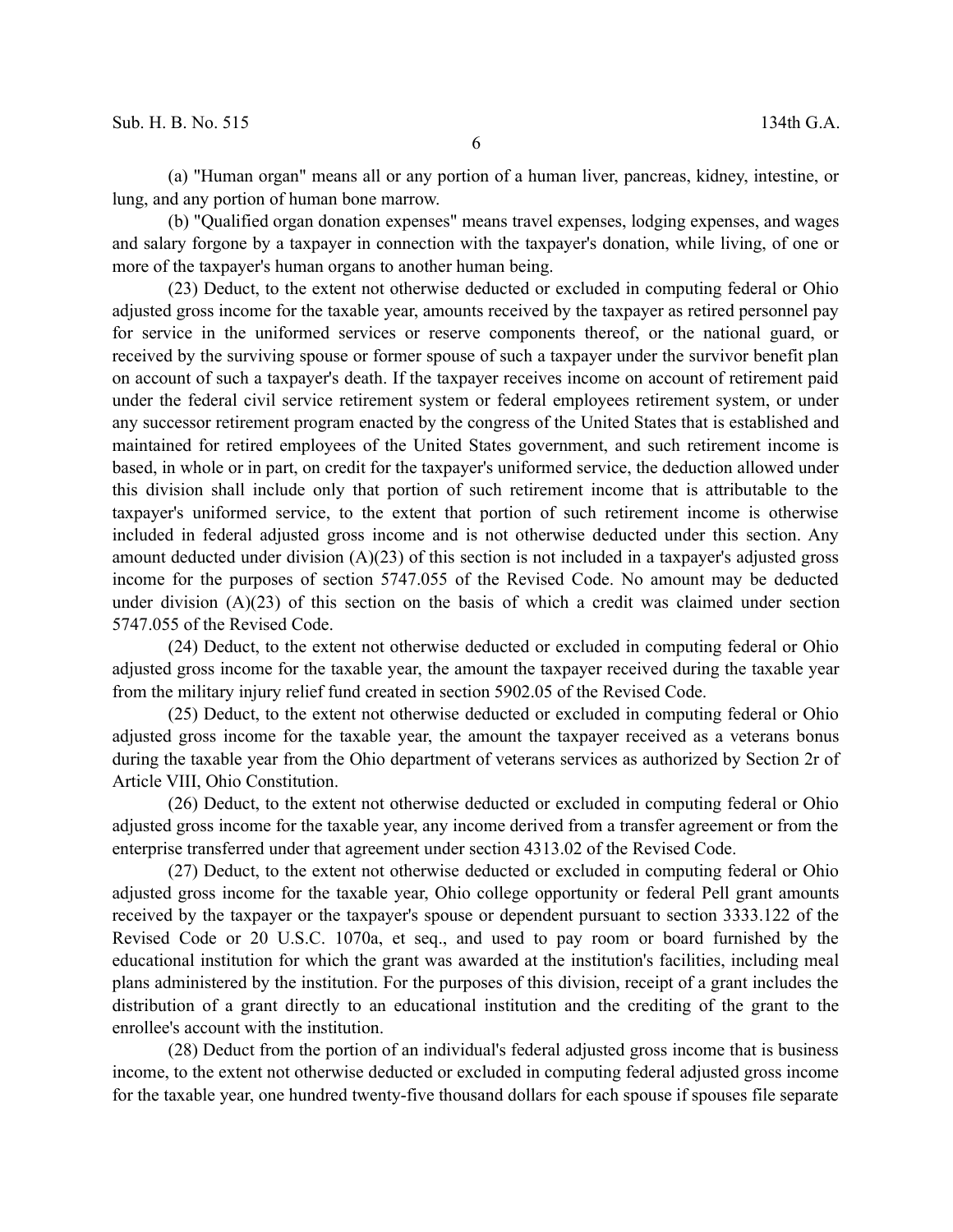7

returns under section 5747.08 of the Revised Code or two hundred fifty thousand dollars for all other individuals.

(29) Deduct, as provided under section 5747.78 of the Revised Code, contributions to ABLE savings accounts made in accordance with sections 113.50 to 113.56 of the Revised Code.

(30)(a) Deduct, to the extent not otherwise deducted or excluded in computing federal or Ohio adjusted gross income during the taxable year, all of the following:

(i) Compensation paid to a qualifying employee described in division  $(A)(14)(a)$  of section 5703.94 of the Revised Code to the extent such compensation is for disaster work conducted in this state during a disaster response period pursuant to a qualifying solicitation received by the employee's employer;

(ii) Compensation paid to a qualifying employee described in division  $(A)(14)(b)$  of section 5703.94 of the Revised Code to the extent such compensation is for disaster work conducted in this state by the employee during the disaster response period on critical infrastructure owned or used by the employee's employer;

(iii) Income received by an out-of-state disaster business for disaster work conducted in this state during a disaster response period, or, if the out-of-state disaster business is a pass-through entity, a taxpayer's distributive share of the pass-through entity's income from the business conducting disaster work in this state during a disaster response period, if, in either case, the disaster work is conducted pursuant to a qualifying solicitation received by the business.

(b) All terms used in division (A)(30) of this section have the same meanings as in section 5703.94 of the Revised Code.

(31) For a taxpayer who is a qualifying Ohio educator, deduct, to the extent not otherwise deducted or excluded in computing federal or Ohio adjusted gross income for the taxable year, the lesser of two hundred fifty dollars or the amount of expenses described in subsections  $(a)(2)(D)(i)$ and (ii) of section 62 of the Internal Revenue Code paid or incurred by the taxpayer during the taxpayer's taxable year in excess of the amount the taxpayer is authorized to deduct for that taxable year under subsection  $(a)(2)(D)$  of that section.

(32) Deduct, to the extent not otherwise deducted or excluded in computing federal or Ohio adjusted gross income for the taxable year, amounts received by the taxpayer as a disability severance payment, computed under 10 U.S.C. 1212, following discharge or release under honorable conditions from the armed forces, as defined by 10 U.S.C. 101.

(33) Deduct, to the extent not otherwise deducted or excluded in computing federal adjusted gross income or Ohio adjusted gross income, amounts not subject to tax due to an agreement entered into under division (A)(2) of section 5747.05 of the Revised Code.

(34) Deduct amounts as provided under section 5747.79 of the Revised Code related to the taxpayer's qualifying capital gains and deductible payroll.

To the extent a qualifying capital gain described under division  $(A)(34)$  of this section is business income, the taxpayer shall deduct those gains under this division before deducting any such gains under division (A)(28) of this section.

(35)(a) For taxable years beginning in or after 2026, deduct, to the extent not otherwise deducted or excluded in computing federal or Ohio adjusted gross income for the taxable year:

(i) One hundred per cent of the capital gain received by the taxpayer in the taxable year from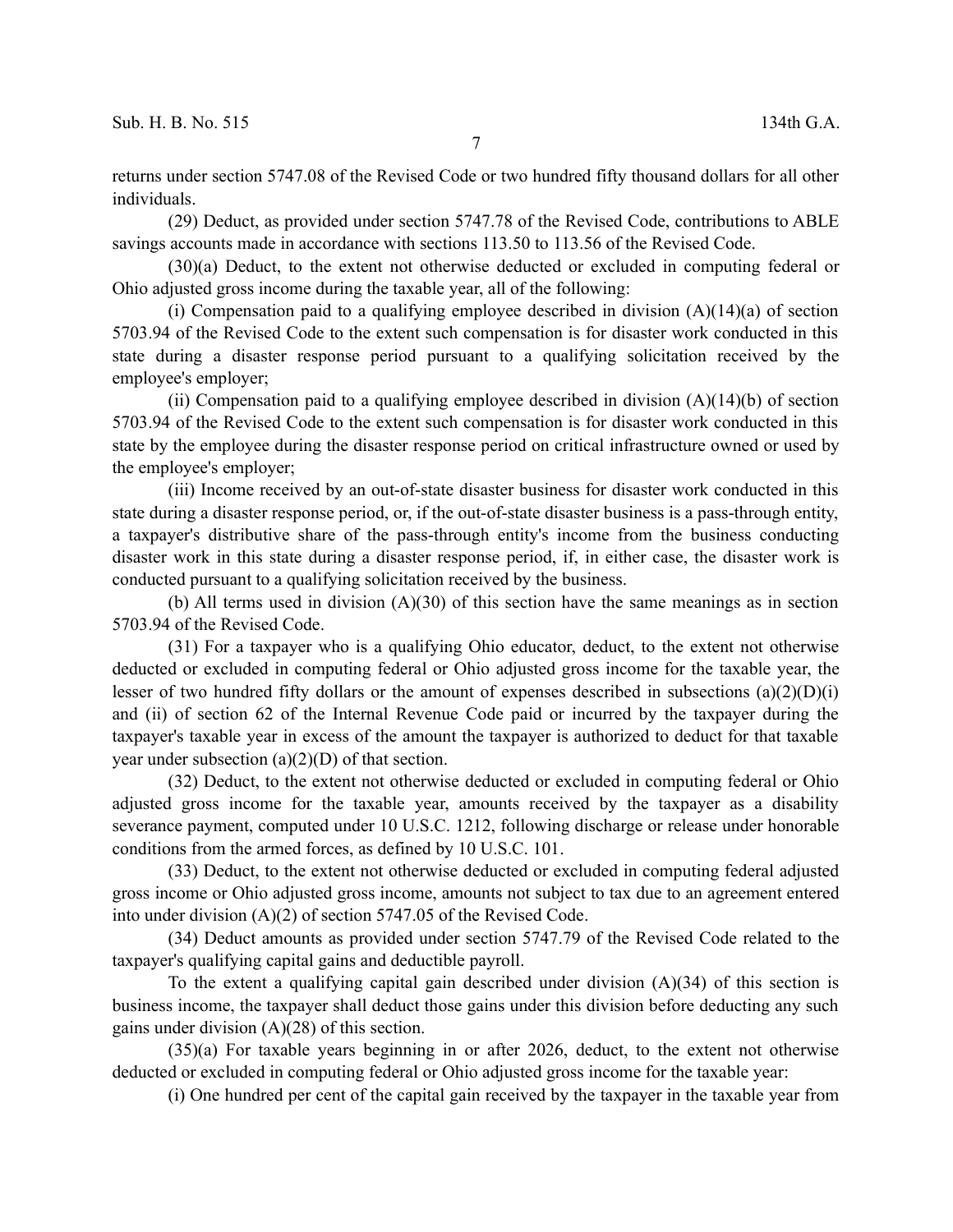a qualifying interest in an Ohio venture capital operating company attributable to the company's investments in Ohio businesses during the period for which the company was an Ohio venture operating company; and

(ii) Fifty per cent of the capital gain received by the taxpayer in the taxable year from a qualifying interest in an Ohio venture capital operating company attributable to the company's investments in all other businesses during the period for which the company was an Ohio venture operating company.

(b) Add amounts previously deducted by the taxpayer under division  $(A)(35)(a)$  of this section if the director of development certifies to the tax commissioner that the requirements for the deduction were not met.

(c) All terms used in division (A)(35) of this section have the same meanings as in section 122.851 of the Revised Code.

(d) To the extent a capital gain described in division  $(A)(35)(a)$  of this section is business income, the taxpayer shall apply that division before applying division (A)(28) of this section.

(B) "Business income" means income, including gain or loss, arising from transactions, activities, and sources in the regular course of a trade or business and includes income, gain, or loss from real property, tangible property, and intangible property if the acquisition, rental, management, and disposition of the property constitute integral parts of the regular course of a trade or business operation. "Business income" includes income, including gain or loss, from a partial or complete liquidation of a business, including, but not limited to, gain or loss from the sale or other disposition of goodwill or the sale of an equity or ownership interest in a business.

As used in this division, the "sale of an equity or ownership interest in a business" means sales to which either or both of the following apply:

(1) The sale is treated for federal income tax purposes as the sale of assets.

(2) The seller materially participated, as described in 26 C.F.R. 1.469-5T, in the activities of the business during the taxable year in which the sale occurs or during any of the five preceding taxable years.

(C) "Nonbusiness income" means all income other than business income and may include, but is not limited to, compensation, rents and royalties from real or tangible personal property, capital gains, interest, dividends and distributions, patent or copyright royalties, or lottery winnings, prizes, and awards.

(D) "Compensation" means any form of remuneration paid to an employee for personal services.

(E) "Fiduciary" means a guardian, trustee, executor, administrator, receiver, conservator, or any other person acting in any fiduciary capacity for any individual, trust, or estate.

(F) "Fiscal year" means an accounting period of twelve months ending on the last day of any month other than December.

(G) "Individual" means any natural person.

(H) "Internal Revenue Code" means the "Internal Revenue Code of 1986," 100 Stat. 2085, 26 U.S.C.A. 1, as amended.

(I) "Resident" means any of the following:

(1) An individual who is domiciled in this state, subject to section 5747.24 of the Revised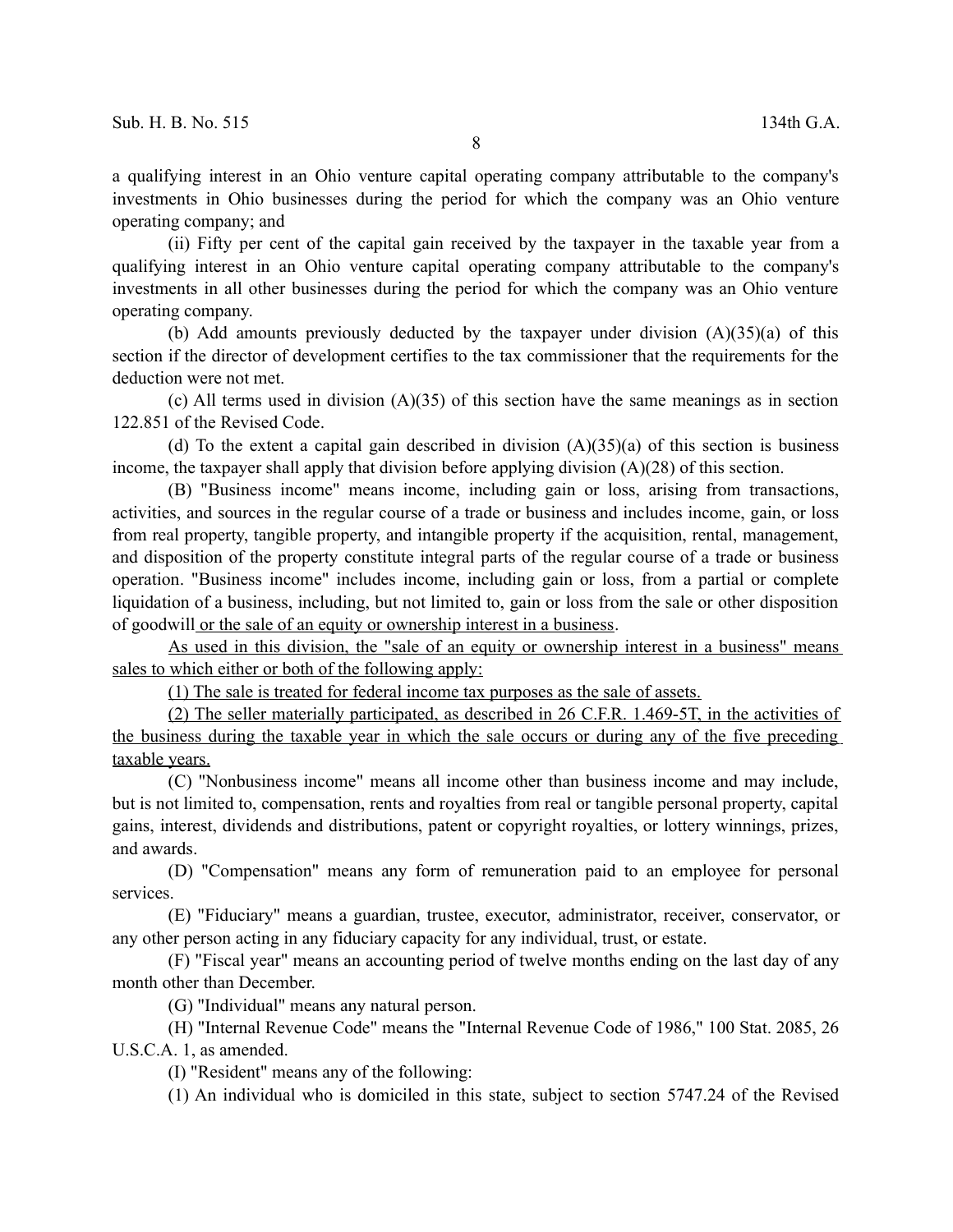Code;

(2) The estate of a decedent who at the time of death was domiciled in this state. The domicile tests of section 5747.24 of the Revised Code are not controlling for purposes of division (I) (2) of this section.

(3) A trust that, in whole or part, resides in this state. If only part of a trust resides in this state, the trust is a resident only with respect to that part.

For the purposes of division  $(I)(3)$  of this section:

(a) A trust resides in this state for the trust's current taxable year to the extent, as described in division (I)(3)(d) of this section, that the trust consists directly or indirectly, in whole or in part, of assets, net of any related liabilities, that were transferred, or caused to be transferred, directly or indirectly, to the trust by any of the following:

(i) A person, a court, or a governmental entity or instrumentality on account of the death of a decedent, but only if the trust is described in division  $(I)(3)(e)(i)$  or (ii) of this section;

(ii) A person who was domiciled in this state for the purposes of this chapter when the person directly or indirectly transferred assets to an irrevocable trust, but only if at least one of the trust's qualifying beneficiaries is domiciled in this state for the purposes of this chapter during all or some portion of the trust's current taxable year;

(iii) A person who was domiciled in this state for the purposes of this chapter when the trust document or instrument or part of the trust document or instrument became irrevocable, but only if at least one of the trust's qualifying beneficiaries is a resident domiciled in this state for the purposes of this chapter during all or some portion of the trust's current taxable year. If a trust document or instrument became irrevocable upon the death of a person who at the time of death was domiciled in this state for purposes of this chapter, that person is a person described in division  $(I)(3)(a)(iii)$  of this section.

(b) A trust is irrevocable to the extent that the transferor is not considered to be the owner of the net assets of the trust under sections 671 to 678 of the Internal Revenue Code.

(c) With respect to a trust other than a charitable lead trust, "qualifying beneficiary" has the same meaning as "potential current beneficiary" as defined in section 1361(e)(2) of the Internal Revenue Code, and with respect to a charitable lead trust "qualifying beneficiary" is any current, future, or contingent beneficiary, but with respect to any trust "qualifying beneficiary" excludes a person or a governmental entity or instrumentality to any of which a contribution would qualify for the charitable deduction under section 170 of the Internal Revenue Code.

(d) For the purposes of division  $(I)(3)(a)$  of this section, the extent to which a trust consists directly or indirectly, in whole or in part, of assets, net of any related liabilities, that were transferred directly or indirectly, in whole or part, to the trust by any of the sources enumerated in that division shall be ascertained by multiplying the fair market value of the trust's assets, net of related liabilities, by the qualifying ratio, which shall be computed as follows:

(i) The first time the trust receives assets, the numerator of the qualifying ratio is the fair market value of those assets at that time, net of any related liabilities, from sources enumerated in division (I)(3)(a) of this section. The denominator of the qualifying ratio is the fair market value of all the trust's assets at that time, net of any related liabilities.

(ii) Each subsequent time the trust receives assets, a revised qualifying ratio shall be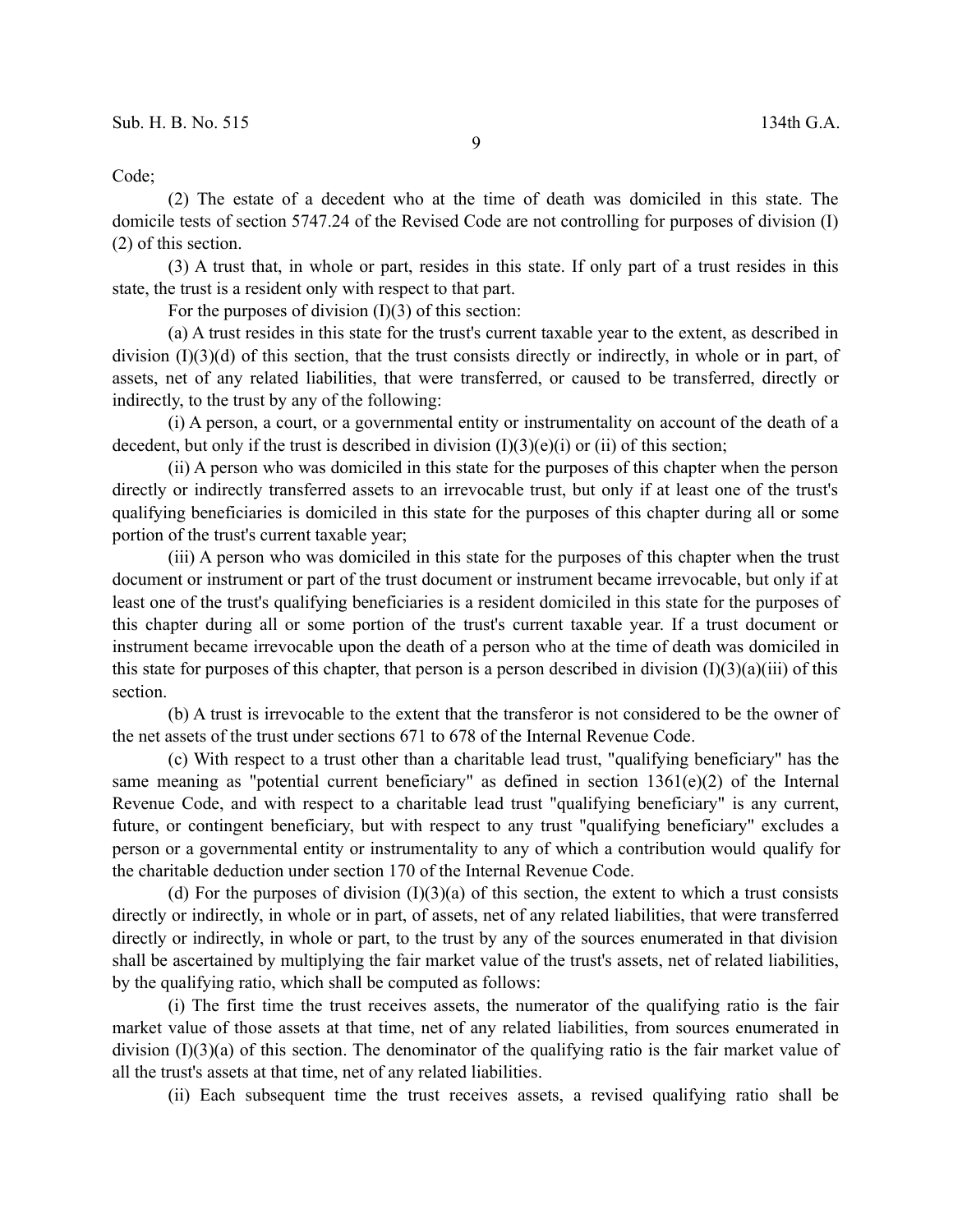computed. The numerator of the revised qualifying ratio is the sum of (1) the fair market value of the trust's assets immediately prior to the subsequent transfer, net of any related liabilities, multiplied by the qualifying ratio last computed without regard to the subsequent transfer, and (2) the fair market value of the subsequently transferred assets at the time transferred, net of any related liabilities, from sources enumerated in division  $(I)(3)(a)$  of this section. The denominator of the revised qualifying ratio is the fair market value of all the trust's assets immediately after the subsequent transfer, net of any related liabilities.

(iii) Whether a transfer to the trust is by or from any of the sources enumerated in division (I) (3)(a) of this section shall be ascertained without regard to the domicile of the trust's beneficiaries.

(e) For the purposes of division  $(I)(3)(a)(i)$  of this section:

(i) A trust is described in division  $(I)(3)(e)(i)$  of this section if the trust is a testamentary trust and the testator of that testamentary trust was domiciled in this state at the time of the testator's death for purposes of the taxes levied under Chapter 5731. of the Revised Code.

(ii) A trust is described in division  $(I)(3)(e)(ii)$  of this section if the transfer is a qualifying transfer described in any of divisions  $(I)(3)(f)(i)$  to (vi) of this section, the trust is an irrevocable inter vivos trust, and at least one of the trust's qualifying beneficiaries is domiciled in this state for purposes of this chapter during all or some portion of the trust's current taxable year.

(f) For the purposes of division  $(I)(3)(e)(ii)$  of this section, a "qualifying transfer" is a transfer of assets, net of any related liabilities, directly or indirectly to a trust, if the transfer is described in any of the following:

(i) The transfer is made to a trust, created by the decedent before the decedent's death and while the decedent was domiciled in this state for the purposes of this chapter, and, prior to the death of the decedent, the trust became irrevocable while the decedent was domiciled in this state for the purposes of this chapter.

(ii) The transfer is made to a trust to which the decedent, prior to the decedent's death, had directly or indirectly transferred assets, net of any related liabilities, while the decedent was domiciled in this state for the purposes of this chapter, and prior to the death of the decedent the trust became irrevocable while the decedent was domiciled in this state for the purposes of this chapter.

(iii) The transfer is made on account of a contractual relationship existing directly or indirectly between the transferor and either the decedent or the estate of the decedent at any time prior to the date of the decedent's death, and the decedent was domiciled in this state at the time of death for purposes of the taxes levied under Chapter 5731. of the Revised Code.

(iv) The transfer is made to a trust on account of a contractual relationship existing directly or indirectly between the transferor and another person who at the time of the decedent's death was domiciled in this state for purposes of this chapter.

(v) The transfer is made to a trust on account of the will of a testator who was domiciled in this state at the time of the testator's death for purposes of the taxes levied under Chapter 5731. of the Revised Code.

(vi) The transfer is made to a trust created by or caused to be created by a court, and the trust was directly or indirectly created in connection with or as a result of the death of an individual who, for purposes of the taxes levied under Chapter 5731. of the Revised Code, was domiciled in this state at the time of the individual's death.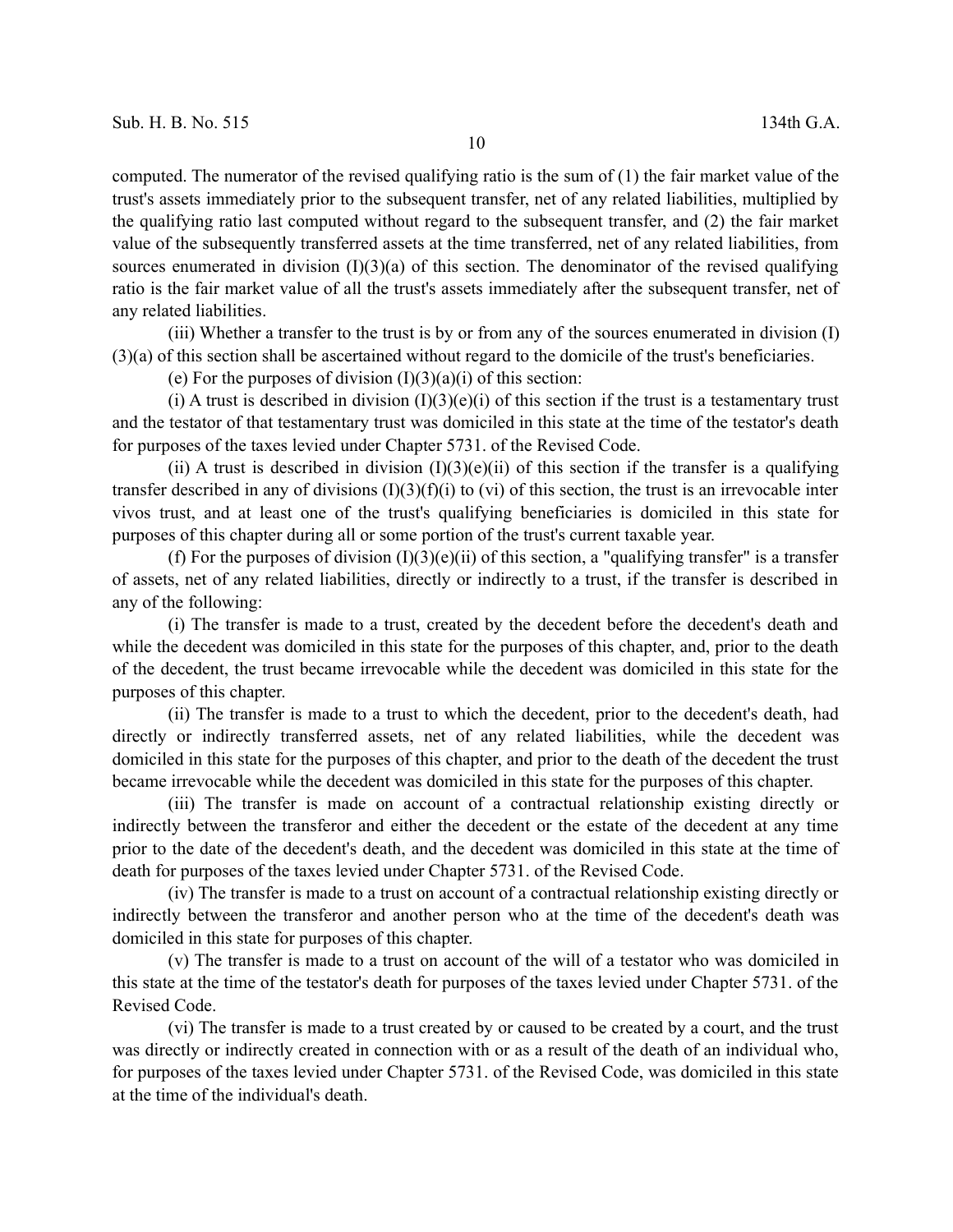(g) The tax commissioner may adopt rules to ascertain the part of a trust residing in this state.

(J) "Nonresident" means an individual or estate that is not a resident. An individual who is a resident for only part of a taxable year is a nonresident for the remainder of that taxable year.

(K) "Pass-through entity" has the same meaning as in section 5733.04 of the Revised Code.

(L) "Return" means the notifications and reports required to be filed pursuant to this chapter for the purpose of reporting the tax due and includes declarations of estimated tax when so required.

(M) "Taxable year" means the calendar year or the taxpayer's fiscal year ending during the calendar year, or fractional part thereof, upon which the adjusted gross income is calculated pursuant to this chapter.

(N) "Taxpayer" means any person subject to the tax imposed by section 5747.02 of the Revised Code or any pass-through entity that makes the election under division (D) of section 5747.08 of the Revised Code.

(O) "Dependents" means one of the following:

(1) For taxable years beginning on or after January 1, 2018, and before January 1, 2026, dependents as defined in the Internal Revenue Code;

(2) For all other taxable years, dependents as defined in the Internal Revenue Code and as claimed in the taxpayer's federal income tax return for the taxable year or which the taxpayer would have been permitted to claim had the taxpayer filed a federal income tax return.

(P) "Principal county of employment" means, in the case of a nonresident, the county within the state in which a taxpayer performs services for an employer or, if those services are performed in more than one county, the county in which the major portion of the services are performed.

(Q) As used in sections 5747.50 to 5747.55 of the Revised Code:

(1) "Subdivision" means any county, municipal corporation, park district, or township.

(2) "Essential local government purposes" includes all functions that any subdivision is required by general law to exercise, including like functions that are exercised under a charter adopted pursuant to the Ohio Constitution.

(R) "Overpayment" means any amount already paid that exceeds the figure determined to be the correct amount of the tax.

(S) "Taxable income" or "Ohio taxable income" applies only to estates and trusts, and means federal taxable income, as defined and used in the Internal Revenue Code, adjusted as follows:

(1) Add interest or dividends, net of ordinary, necessary, and reasonable expenses not deducted in computing federal taxable income, on obligations or securities of any state or of any political subdivision or authority of any state, other than this state and its subdivisions and authorities, but only to the extent that such net amount is not otherwise includible in Ohio taxable income and is described in either division  $(S)(1)(a)$  or (b) of this section:

(a) The net amount is not attributable to the S portion of an electing small business trust and has not been distributed to beneficiaries for the taxable year;

(b) The net amount is attributable to the S portion of an electing small business trust for the taxable year.

(2) Add interest or dividends, net of ordinary, necessary, and reasonable expenses not deducted in computing federal taxable income, on obligations of any authority, commission, instrumentality, territory, or possession of the United States to the extent that the interest or dividends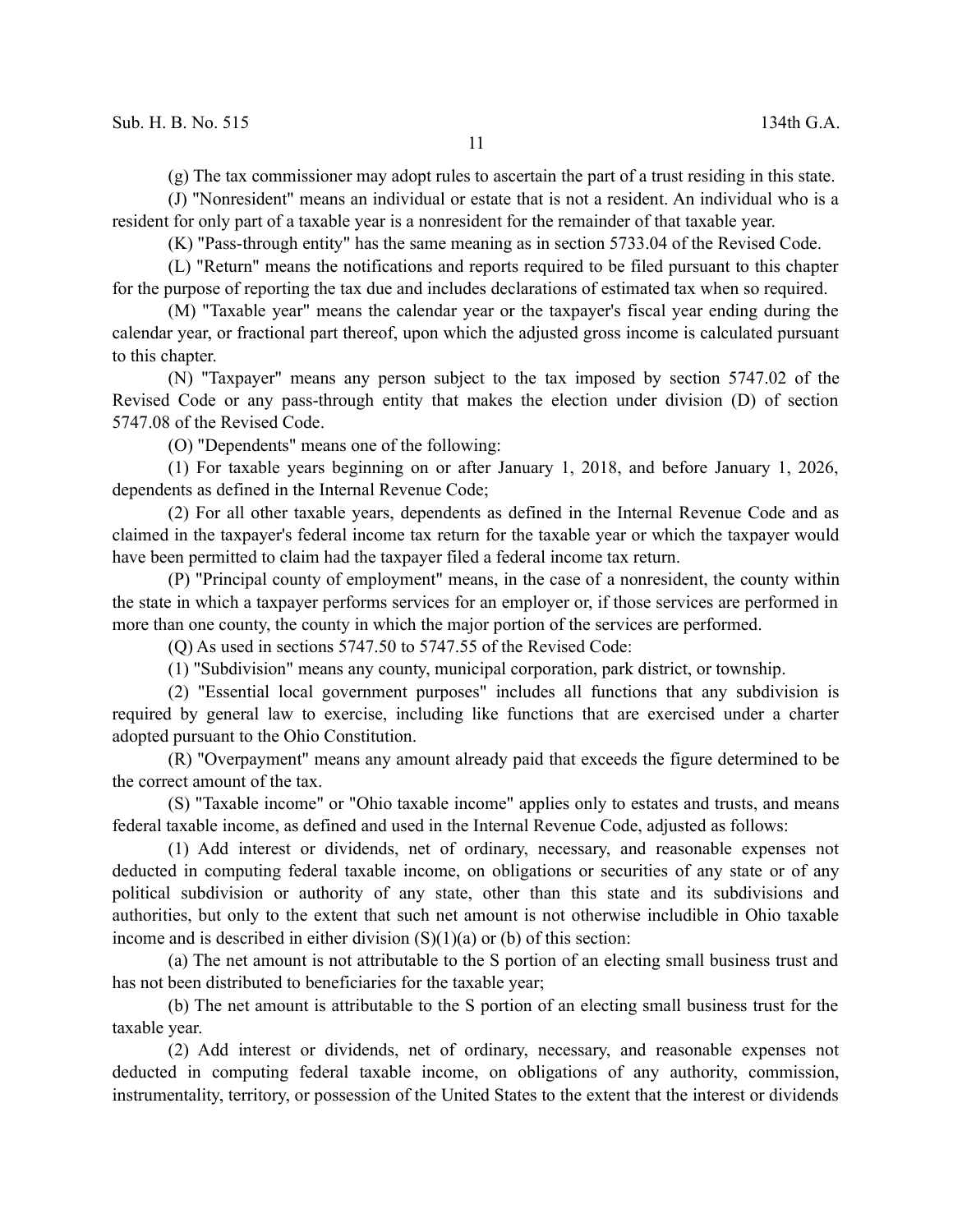are exempt from federal income taxes but not from state income taxes, but only to the extent that such net amount is not otherwise includible in Ohio taxable income and is described in either division  $(S)(1)(a)$  or (b) of this section;

(3) Add the amount of personal exemption allowed to the estate pursuant to section 642(b) of the Internal Revenue Code;

(4) Deduct interest or dividends, net of related expenses deducted in computing federal taxable income, on obligations of the United States and its territories and possessions or of any authority, commission, or instrumentality of the United States to the extent that the interest or dividends are exempt from state taxes under the laws of the United States, but only to the extent that such amount is included in federal taxable income and is described in either division (S)(1)(a) or (b) of this section;

(5) Deduct the amount of wages and salaries, if any, not otherwise allowable as a deduction but that would have been allowable as a deduction in computing federal taxable income for the taxable year, had the work opportunity tax credit allowed under sections 38, 51, and 52 of the Internal Revenue Code not been in effect, but only to the extent such amount relates either to income included in federal taxable income for the taxable year or to income of the S portion of an electing small business trust for the taxable year;

(6) Deduct any interest or interest equivalent, net of related expenses deducted in computing federal taxable income, on public obligations and purchase obligations, but only to the extent that such net amount relates either to income included in federal taxable income for the taxable year or to income of the S portion of an electing small business trust for the taxable year;

(7) Add any loss or deduct any gain resulting from sale, exchange, or other disposition of public obligations to the extent that such loss has been deducted or such gain has been included in computing either federal taxable income or income of the S portion of an electing small business trust for the taxable year;

(8) Except in the case of the final return of an estate, add any amount deducted by the taxpayer on both its Ohio estate tax return pursuant to section 5731.14 of the Revised Code, and on its federal income tax return in determining federal taxable income;

(9)(a) Deduct any amount included in federal taxable income solely because the amount represents a reimbursement or refund of expenses that in a previous year the decedent had deducted as an itemized deduction pursuant to section 63 of the Internal Revenue Code and applicable treasury regulations. The deduction otherwise allowed under division (S)(9)(a) of this section shall be reduced to the extent the reimbursement is attributable to an amount the taxpayer or decedent deducted under this section in any taxable year.

(b) Add any amount not otherwise included in Ohio taxable income for any taxable year to the extent that the amount is attributable to the recovery during the taxable year of any amount deducted or excluded in computing federal or Ohio taxable income in any taxable year, but only to the extent such amount has not been distributed to beneficiaries for the taxable year.

(10) Deduct any portion of the deduction described in section  $1341(a)(2)$  of the Internal Revenue Code, for repaying previously reported income received under a claim of right, that meets both of the following requirements:

(a) It is allowable for repayment of an item that was included in the taxpayer's taxable income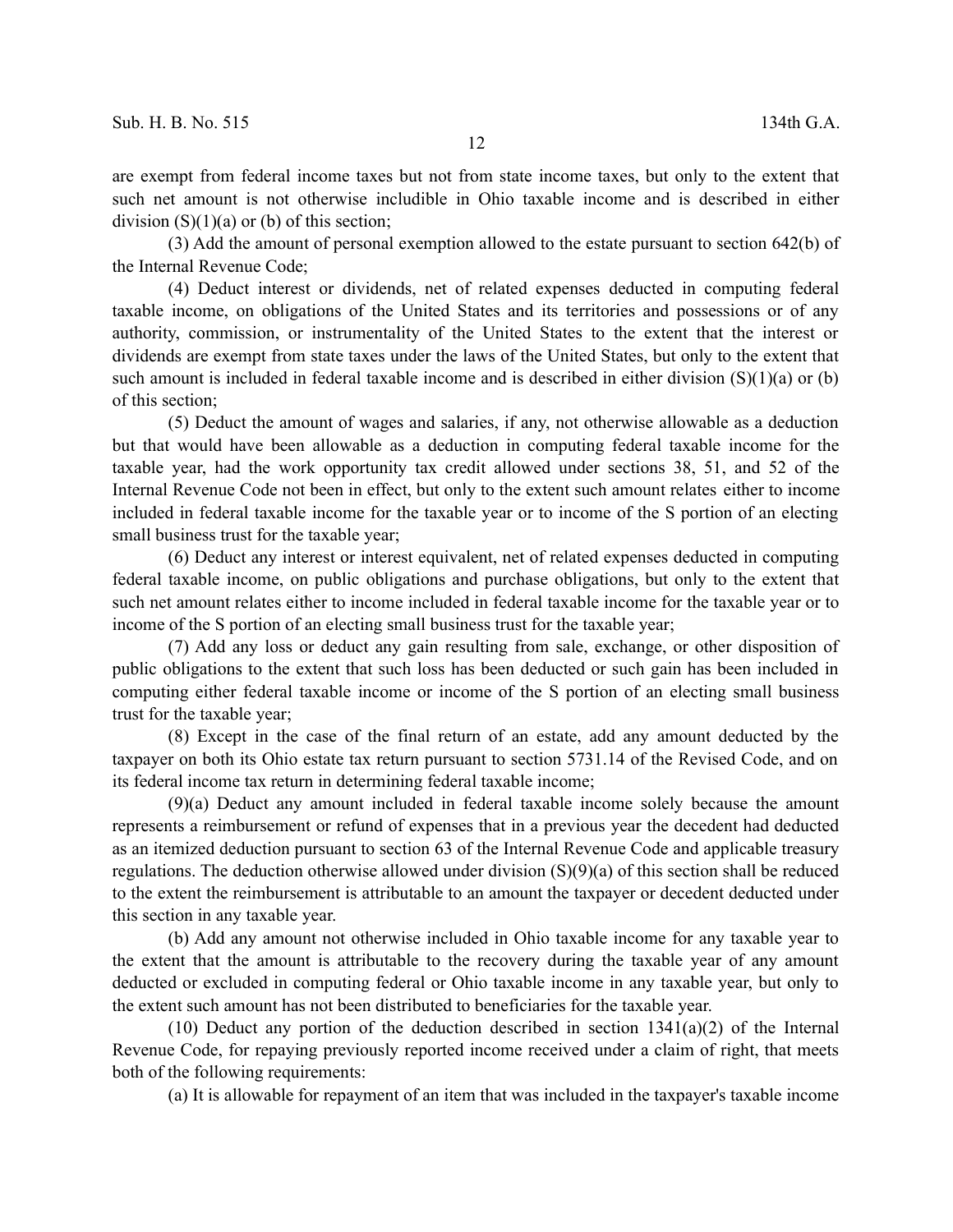or the decedent's adjusted gross income for a prior taxable year and did not qualify for a credit under division (A) or (B) of section 5747.05 of the Revised Code for that year.

(b) It does not otherwise reduce the taxpayer's taxable income or the decedent's adjusted gross income for the current or any other taxable year.

(11) Add any amount claimed as a credit under section 5747.059 of the Revised Code to the extent that the amount satisfies either of the following:

(a) The amount was deducted or excluded from the computation of the taxpayer's federal taxable income as required to be reported for the taxpayer's taxable year under the Internal Revenue Code;

(b) The amount resulted in a reduction in the taxpayer's federal taxable income as required to be reported for any of the taxpayer's taxable years under the Internal Revenue Code.

(12) Deduct any amount, net of related expenses deducted in computing federal taxable income, that a trust is required to report as farm income on its federal income tax return, but only if the assets of the trust include at least ten acres of land satisfying the definition of "land devoted exclusively to agricultural use" under section 5713.30 of the Revised Code, regardless of whether the land is valued for tax purposes as such land under sections 5713.30 to 5713.38 of the Revised Code. If the trust is a pass-through entity investor, section 5747.231 of the Revised Code applies in ascertaining if the trust is eligible to claim the deduction provided by division (S)(12) of this section in connection with the pass-through entity's farm income.

Except for farm income attributable to the S portion of an electing small business trust, the deduction provided by division (S)(12) of this section is allowed only to the extent that the trust has not distributed such farm income.

(13) Add the net amount of income described in section 641(c) of the Internal Revenue Code to the extent that amount is not included in federal taxable income.

(14) Add or deduct the amount the taxpayer would be required to add or deduct under division (A)(17) or (18) of this section if the taxpayer's Ohio taxable income were computed in the same manner as an individual's Ohio adjusted gross income is computed under this section.

(T) "School district income" and "school district income tax" have the same meanings as in section 5748.01 of the Revised Code.

(U) As used in divisions  $(A)(7)$ ,  $(A)(8)$ ,  $(S)(6)$ , and  $(S)(7)$  of this section, "public obligations," "purchase obligations," and "interest or interest equivalent" have the same meanings as in section 5709.76 of the Revised Code.

(V) "Limited liability company" means any limited liability company formed under Chapter 1705. or 1706. of the Revised Code or under the laws of any other state.

(W) "Pass-through entity investor" means any person who, during any portion of a taxable year of a pass-through entity, is a partner, member, shareholder, or equity investor in that passthrough entity.

(X) "Banking day" has the same meaning as in section 1304.01 of the Revised Code.

(Y) "Month" means a calendar month.

(Z) "Quarter" means the first three months, the second three months, the third three months, or the last three months of the taxpayer's taxable year.

(AA)(1) "Modified business income" means the business income included in a trust's Ohio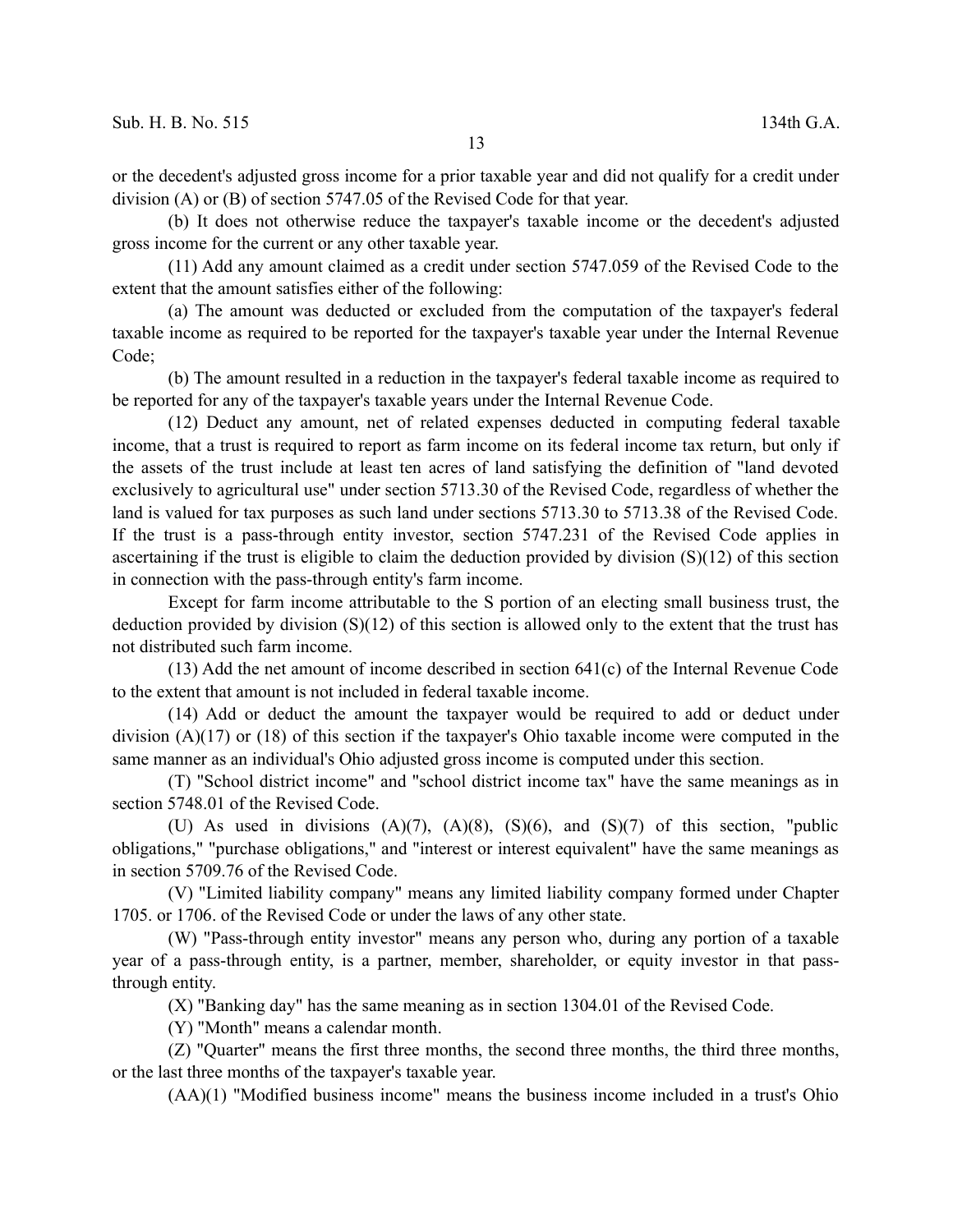taxable income after such taxable income is first reduced by the qualifying trust amount, if any.

(2) "Qualifying trust amount" of a trust means capital gains and losses from the sale, exchange, or other disposition of equity or ownership interests in, or debt obligations of, a qualifying investee to the extent included in the trust's Ohio taxable income, but only if the following requirements are satisfied:

(a) The book value of the qualifying investee's physical assets in this state and everywhere, as of the last day of the qualifying investee's fiscal or calendar year ending immediately prior to the date on which the trust recognizes the gain or loss, is available to the trust.

(b) The requirements of section 5747.011 of the Revised Code are satisfied for the trust's taxable year in which the trust recognizes the gain or loss.

Any gain or loss that is not a qualifying trust amount is modified business income, qualifying investment income, or modified nonbusiness income, as the case may be.

(3) "Modified nonbusiness income" means a trust's Ohio taxable income other than modified business income, other than the qualifying trust amount, and other than qualifying investment income, as defined in section 5747.012 of the Revised Code, to the extent such qualifying investment income is not otherwise part of modified business income.

(4) "Modified Ohio taxable income" applies only to trusts, and means the sum of the amounts described in divisions  $(AA)(4)(a)$  to  $(c)$  of this section:

(a) The fraction, calculated under section 5747.013, and applying section 5747.231 of the Revised Code, multiplied by the sum of the following amounts:

(i) The trust's modified business income;

(ii) The trust's qualifying investment income, as defined in section 5747.012 of the Revised Code, but only to the extent the qualifying investment income does not otherwise constitute modified business income and does not otherwise constitute a qualifying trust amount.

(b) The qualifying trust amount multiplied by a fraction, the numerator of which is the sum of the book value of the qualifying investee's physical assets in this state on the last day of the qualifying investee's fiscal or calendar year ending immediately prior to the day on which the trust recognizes the qualifying trust amount, and the denominator of which is the sum of the book value of the qualifying investee's total physical assets everywhere on the last day of the qualifying investee's fiscal or calendar year ending immediately prior to the day on which the trust recognizes the qualifying trust amount. If, for a taxable year, the trust recognizes a qualifying trust amount with respect to more than one qualifying investee, the amount described in division (AA)(4)(b) of this section shall equal the sum of the products so computed for each such qualifying investee.

(c)(i) With respect to a trust or portion of a trust that is a resident as ascertained in accordance with division  $(I)(3)(d)$  of this section, its modified nonbusiness income.

(ii) With respect to a trust or portion of a trust that is not a resident as ascertained in accordance with division  $(I)(3)(d)$  of this section, the amount of its modified nonbusiness income satisfying the descriptions in divisions  $(B)(2)$  to (5) of section 5747.20 of the Revised Code, except as otherwise provided in division  $(AA)(4)(c)(ii)$  of this section. With respect to a trust or portion of a trust that is not a resident as ascertained in accordance with division  $(I)(3)(d)$  of this section, the trust's portion of modified nonbusiness income recognized from the sale, exchange, or other disposition of a debt interest in or equity interest in a section 5747.212 entity, as defined in section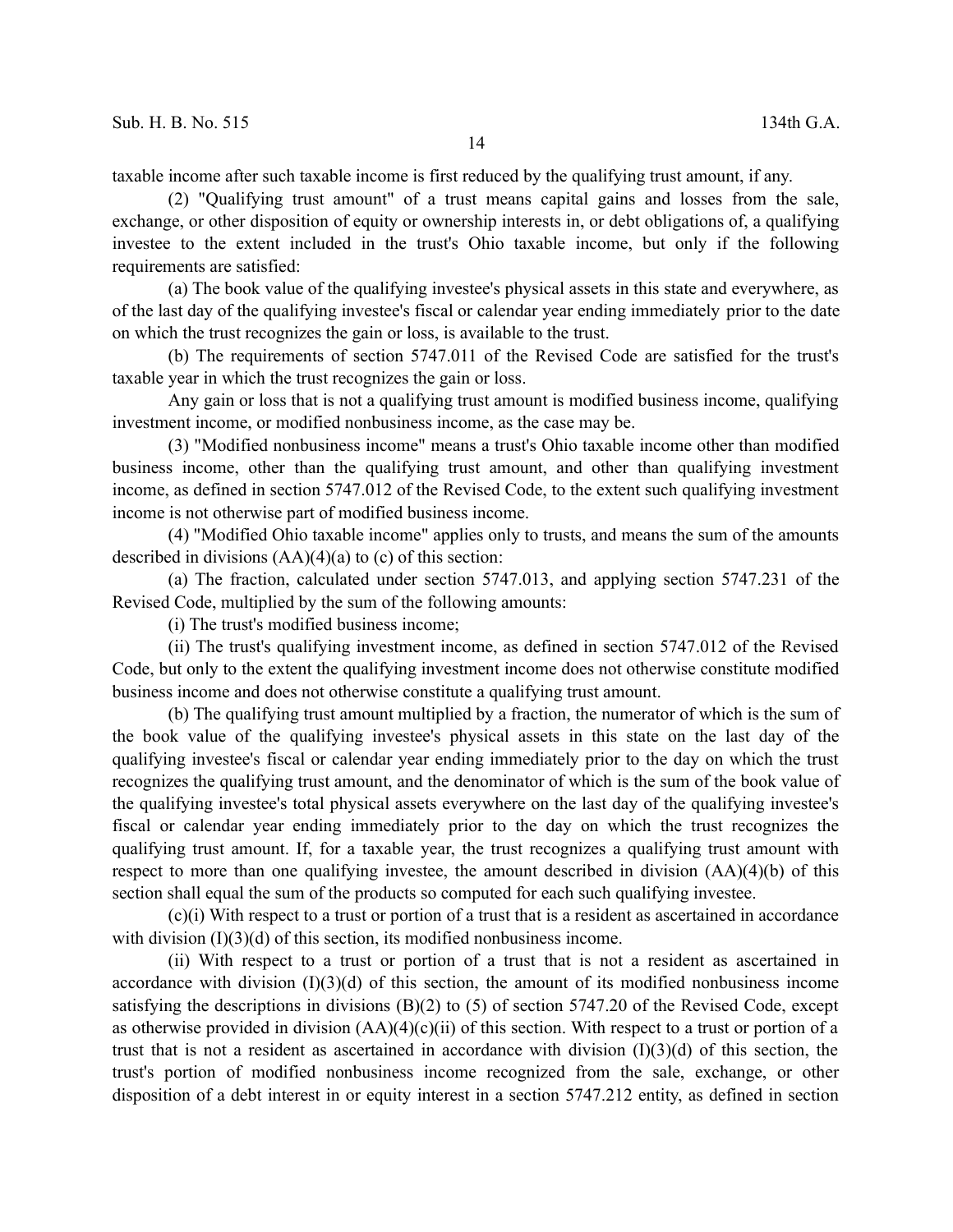5747.212 of the Revised Code, without regard to division (A) of that section, shall not be allocated to this state in accordance with section 5747.20 of the Revised Code but shall be apportioned to this state in accordance with division (B) of section 5747.212 of the Revised Code without regard to division (A) of that section.

If the allocation and apportionment of a trust's income under divisions  $(AA)(4)(a)$  and (c) of this section do not fairly represent the modified Ohio taxable income of the trust in this state, the alternative methods described in division (C) of section 5747.21 of the Revised Code may be applied in the manner and to the same extent provided in that section.

 $(5)(a)$  Except as set forth in division  $(AA)(5)(b)$  of this section, "qualifying investee" means a person in which a trust has an equity or ownership interest, or a person or unit of government the debt obligations of either of which are owned by a trust. For the purposes of division (AA)(2)(a) of this section and for the purpose of computing the fraction described in division (AA)(4)(b) of this section, all of the following apply:

(i) If the qualifying investee is a member of a qualifying controlled group on the last day of the qualifying investee's fiscal or calendar year ending immediately prior to the date on which the trust recognizes the gain or loss, then "qualifying investee" includes all persons in the qualifying controlled group on such last day.

(ii) If the qualifying investee, or if the qualifying investee and any members of the qualifying controlled group of which the qualifying investee is a member on the last day of the qualifying investee's fiscal or calendar year ending immediately prior to the date on which the trust recognizes the gain or loss, separately or cumulatively own, directly or indirectly, on the last day of the qualifying investee's fiscal or calendar year ending immediately prior to the date on which the trust recognizes the qualifying trust amount, more than fifty per cent of the equity of a pass-through entity, then the qualifying investee and the other members are deemed to own the proportionate share of the pass-through entity's physical assets which the pass-through entity directly or indirectly owns on the last day of the pass-through entity's calendar or fiscal year ending within or with the last day of the qualifying investee's fiscal or calendar year ending immediately prior to the date on which the trust recognizes the qualifying trust amount.

(iii) For the purposes of division  $(AA)(5)(a)(iii)$  of this section, "upper level pass-through entity" means a pass-through entity directly or indirectly owning any equity of another pass-through entity, and "lower level pass-through entity" means that other pass-through entity.

An upper level pass-through entity, whether or not it is also a qualifying investee, is deemed to own, on the last day of the upper level pass-through entity's calendar or fiscal year, the proportionate share of the lower level pass-through entity's physical assets that the lower level passthrough entity directly or indirectly owns on the last day of the lower level pass-through entity's calendar or fiscal year ending within or with the last day of the upper level pass-through entity's fiscal or calendar year. If the upper level pass-through entity directly and indirectly owns less than fifty per cent of the equity of the lower level pass-through entity on each day of the upper level passthrough entity's calendar or fiscal year in which or with which ends the calendar or fiscal year of the lower level pass-through entity and if, based upon clear and convincing evidence, complete information about the location and cost of the physical assets of the lower pass-through entity is not available to the upper level pass-through entity, then solely for purposes of ascertaining if a gain or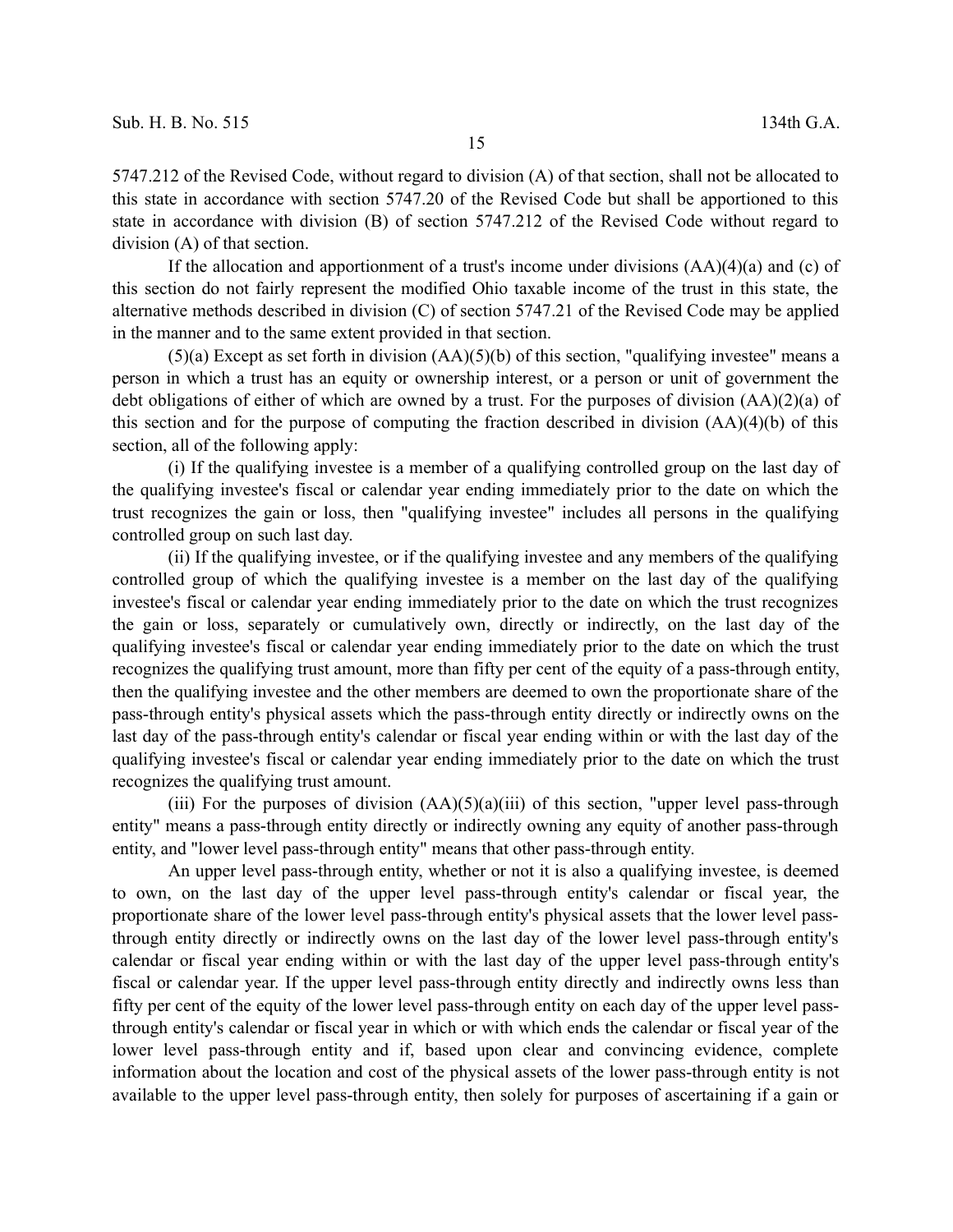loss constitutes a qualifying trust amount, the upper level pass-through entity shall be deemed as owning no equity of the lower level pass-through entity for each day during the upper level passthrough entity's calendar or fiscal year in which or with which ends the lower level pass-through entity's calendar or fiscal year. Nothing in division (AA)(5)(a)(iii) of this section shall be construed to provide for any deduction or exclusion in computing any trust's Ohio taxable income.

(b) With respect to a trust that is not a resident for the taxable year and with respect to a part of a trust that is not a resident for the taxable year, "qualifying investee" for that taxable year does not include a C corporation if both of the following apply:

(i) During the taxable year the trust or part of the trust recognizes a gain or loss from the sale, exchange, or other disposition of equity or ownership interests in, or debt obligations of, the C corporation.

(ii) Such gain or loss constitutes nonbusiness income.

(6) "Available" means information is such that a person is able to learn of the information by the due date plus extensions, if any, for filing the return for the taxable year in which the trust recognizes the gain or loss.

(BB) "Qualifying controlled group" has the same meaning as in section 5733.04 of the Revised Code.

(CC) "Related member" has the same meaning as in section 5733.042 of the Revised Code.

(DD)(1) For the purposes of division (DD) of this section:

(a) "Qualifying person" means any person other than a qualifying corporation.

(b) "Qualifying corporation" means any person classified for federal income tax purposes as an association taxable as a corporation, except either of the following:

(i) A corporation that has made an election under subchapter S, chapter one, subtitle A, of the Internal Revenue Code for its taxable year ending within, or on the last day of, the investor's taxable year;

(ii) A subsidiary that is wholly owned by any corporation that has made an election under subchapter S, chapter one, subtitle A of the Internal Revenue Code for its taxable year ending within, or on the last day of, the investor's taxable year.

(2) For the purposes of this chapter, unless expressly stated otherwise, no qualifying person indirectly owns any asset directly or indirectly owned by any qualifying corporation.

(EE) For purposes of this chapter and Chapter 5751. of the Revised Code:

(1) "Trust" does not include a qualified pre-income tax trust.

(2) A "qualified pre-income tax trust" is any pre-income tax trust that makes a qualifying preincome tax trust election as described in division (EE)(3) of this section.

(3) A "qualifying pre-income tax trust election" is an election by a pre-income tax trust to subject to the tax imposed by section 5751.02 of the Revised Code the pre-income tax trust and all pass-through entities of which the trust owns or controls, directly, indirectly, or constructively through related interests, five per cent or more of the ownership or equity interests. The trustee shall notify the tax commissioner in writing of the election on or before April 15, 2006. The election, if timely made, shall be effective on and after January 1, 2006, and shall apply for all tax periods and tax years until revoked by the trustee of the trust.

(4) A "pre-income tax trust" is a trust that satisfies all of the following requirements: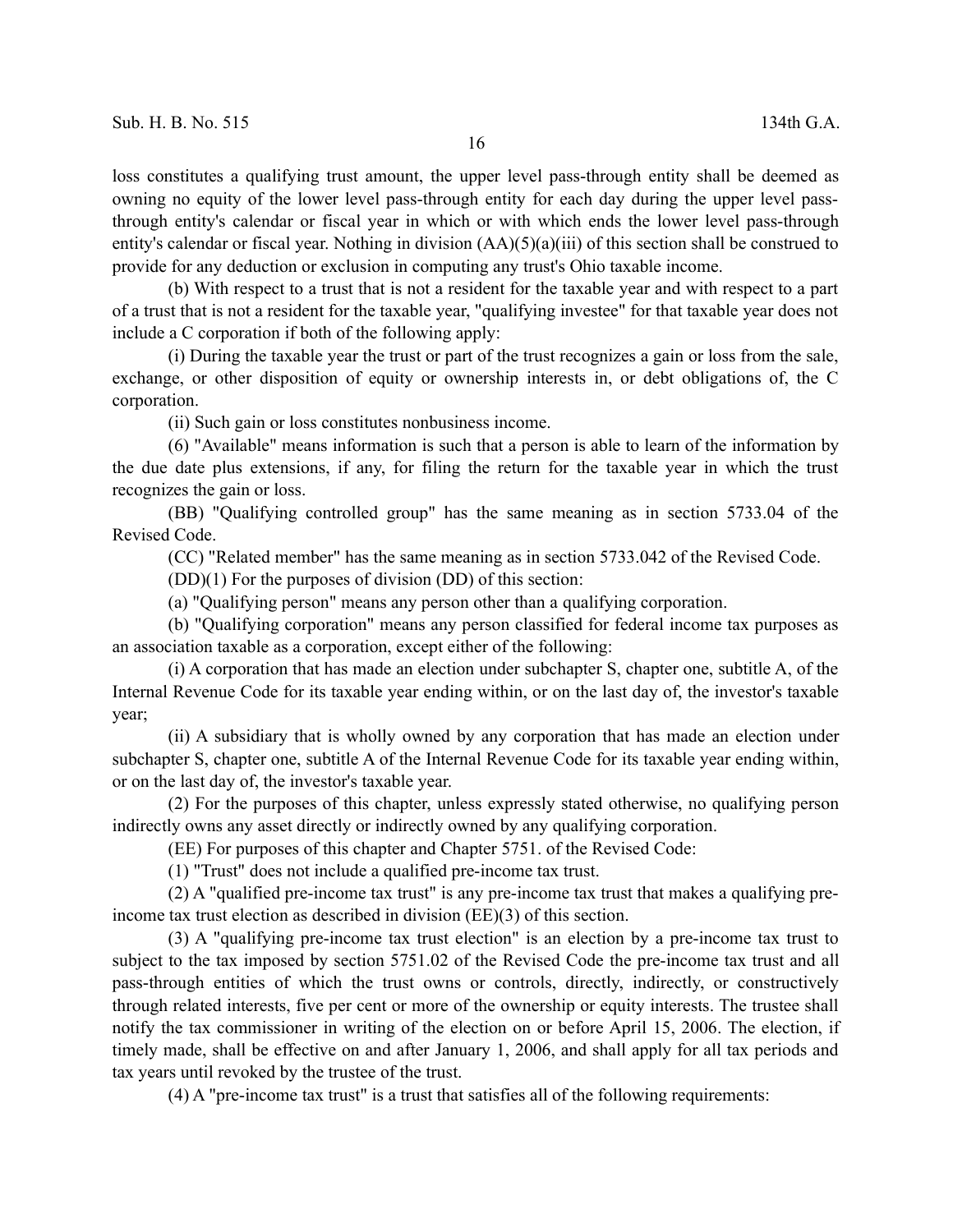(a) The document or instrument creating the trust was executed by the grantor before January 1, 1972;

(b) The trust became irrevocable upon the creation of the trust; and

(c) The grantor was domiciled in this state at the time the trust was created.

(FF) "Uniformed services" has the same meaning as in 10 U.S.C. 101.

(GG) "Taxable business income" means the amount by which an individual's business income that is included in federal adjusted gross income exceeds the amount of business income the individual is authorized to deduct under division (A)(28) of this section for the taxable year.

(HH) "Employer" does not include a franchisor with respect to the franchisor's relationship with a franchisee or an employee of a franchisee, unless the franchisor agrees to assume that role in writing or a court of competent jurisdiction determines that the franchisor exercises a type or degree of control over the franchisee or the franchisee's employees that is not customarily exercised by a franchisor for the purpose of protecting the franchisor's trademark, brand, or both. For purposes of this division, "franchisor" and "franchisee" have the same meanings as in 16 C.F.R. 436.1.

(II) "Modified adjusted gross income" means Ohio adjusted gross income plus any amount deducted under divisions (A)(28) and (34) of this section for the taxable year.

(JJ) "Qualifying Ohio educator" means an individual who, for a taxable year, qualifies as an eligible educator, as that term is defined in section 62 of the Internal Revenue Code, and who holds a certificate, license, or permit described in Chapter 3319. or section 3301.071 of the Revised Code.

Sec. 5753.01. As used in Chapter 5753. of the Revised Code and for no other purpose under Title LVII of the Revised Code:

(A) "Casino facility" has the same meaning as in section 3772.01 of the Revised Code.

(B) "Casino gaming" has the same meaning as in section 3772.01 of the Revised Code.

(C) "Casino operator" has the same meaning as in section 3772.01 of the Revised Code.

(D) "Gross casino revenue" means the total amount of money exchanged for the purchase of chips, tokens, tickets, electronic cards, or similar objects by casino patrons, less winnings paid to wagerers. "Gross casino revenue" does not include either of the following:

(1) The issuance to casino patrons or wagering by casino patrons of any promotional gaming credit as defined in section 3772.01 of the Revised Code. When issuance of the promotional gaming credit requires money exchanged as a match from the patron, the excludible portion of the promotional gaming credit does not include the portion of the wager purchased by the patron.

(2) Sports gaming receipts.

(E) "Person" has the same meaning as in section 3772.01 of the Revised Code.

(F) "Slot machine" has the same meaning as in section 3772.01 of the Revised Code.

(G) "Sports gaming facility" and "sports gaming proprietor" have the same meanings as in section 3775.01 of the Revised Code.

(H) "Sports gaming receipts" means the total gross receipts received by a sports gaming proprietor from the operation of sports gaming in this state, less the total of the following:

(1) All cash and cash equivalents paid as winnings to sports gaming patrons;

(2) The dollar amount of all voided wagers.

(3) Receipts received from the operation of lottery sports gaming on behalf of the state under sections 3770.23 to 3770.25 of the Revised Code.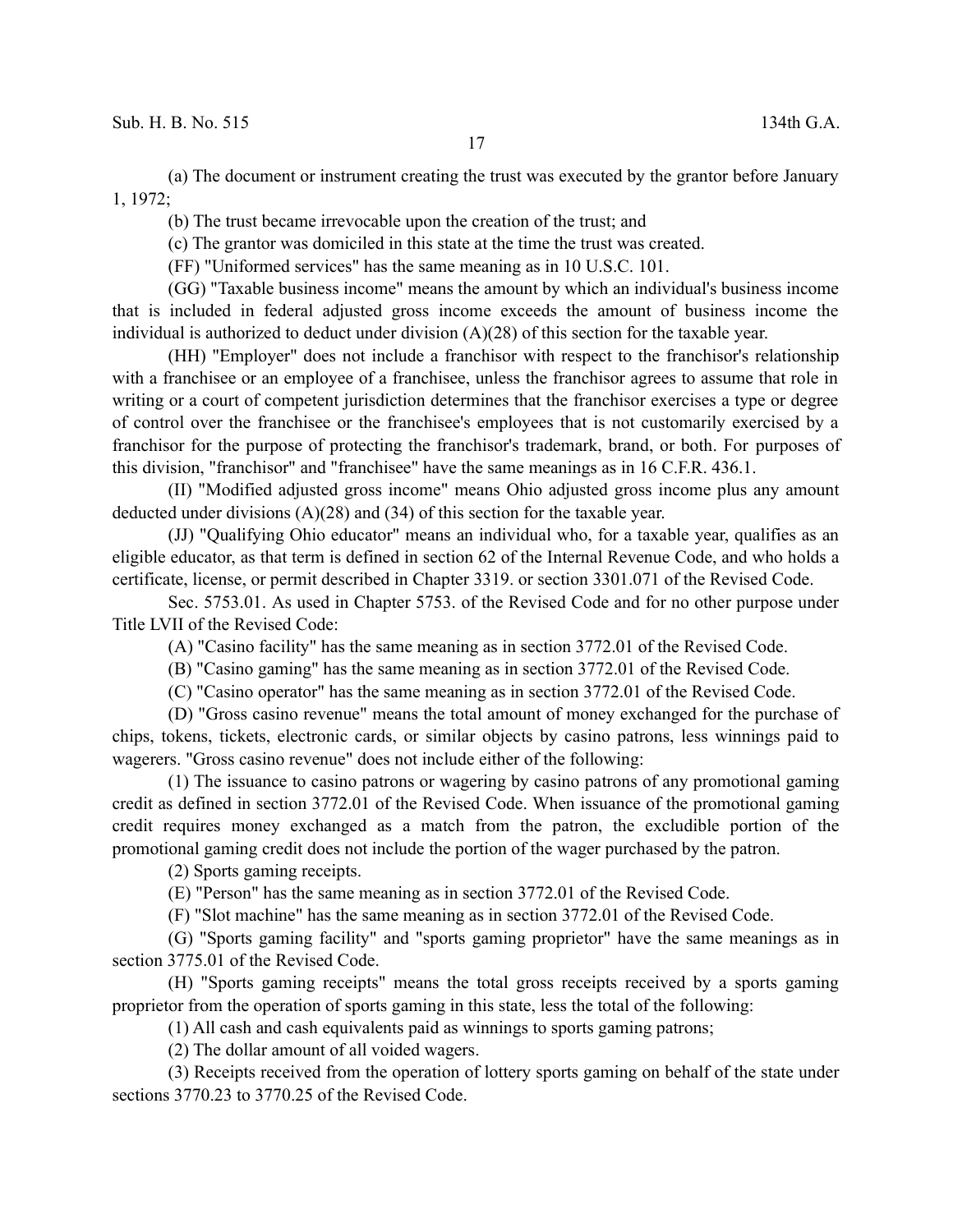(4)(a) On and after January 1, 2027, but before January 1, 2032, ten per cent of the promotional gaming credits wagered by patrons;

(b) On and after January 1, 2032, twenty per cent of the promotional gaming credits wagered by patrons.

As used in division (H) of this section, "promotional gaming credit" has the same meaning as in section 3775.01 of the Revised Code. When issuance of a promotional gaming credit requires money exchanged as a match from the patron, the deductible portion of the promotional gaming credit does not include the portion of the wager purchased by the patron.

(I) "Table game" has the same meaning as in section 3772.01 of the Revised Code.

(J) "Taxpayer" means a casino operator subject to the tax levied under section 5753.02 of the Revised Code or a sports gaming proprietor subject to the tax levied under section 5753.021 of the Revised Code.

(K) "Tax period" means one twenty-four-hour period with regard to which a taxpayer-casino operator is required to pay the tax levied by section 5753.02 or 5753.021 of the Revised Code and one calendar month with regard to which a sports gaming proprietor is required to pay the tax levied by section 5753.021 of the Revised Code.

Sec. 5753.04. (A) Daily each day banks are open for business, not later than noon, each Each taxpayer shall file a return-returns electronically with the tax commissioner. Casino operators shall file returns daily each day banks are open for business, not later than noon, and sports gaming proprietors shall file returns on or before the fifteenth day of each month, not later than noon. The return shall be in the form required by the tax commissioner, and shall reflect the relevant tax period. The return shall include, but is not limited to, the amount of the taxpayer's gross casino revenue or sports gaming receipts for the tax period and the amount of tax due under section 5753.02 or 5753.021 of the Revised Code for the tax period. The taxpayer shall remit electronically with the return the tax due.

(B) If a casino operator or sports gaming proprietor ceases to be a taxpayer at any time, the operator or proprietor shall indicate the last date for which the operator or proprietor was liable for the tax. The return shall include a space for this purpose.

(C) Except as otherwise provided in division (A) of section 3775.14 of the Revised Code, the information in a return a sports gaming proprietor files with the tax commissioner under this section concerning sports gaming receipts is subject to disclosure as a public record under section 149.43 of the Revised Code.

SECTION 2. That existing sections 5747.01, 5753.01, and 5753.04 of the Revised Code are hereby repealed.

SECTION 3. The amendment by this act of section 5747.01 of the Revised Code is a remedial measure intended to clarify existing law and applies to any petition for reassessment or any appeal thereof and to any application for refund or any appeal thereof pending on or after the effective date of this section and to any transaction that is subject to an audit by the Department of Taxation on or after that effective date.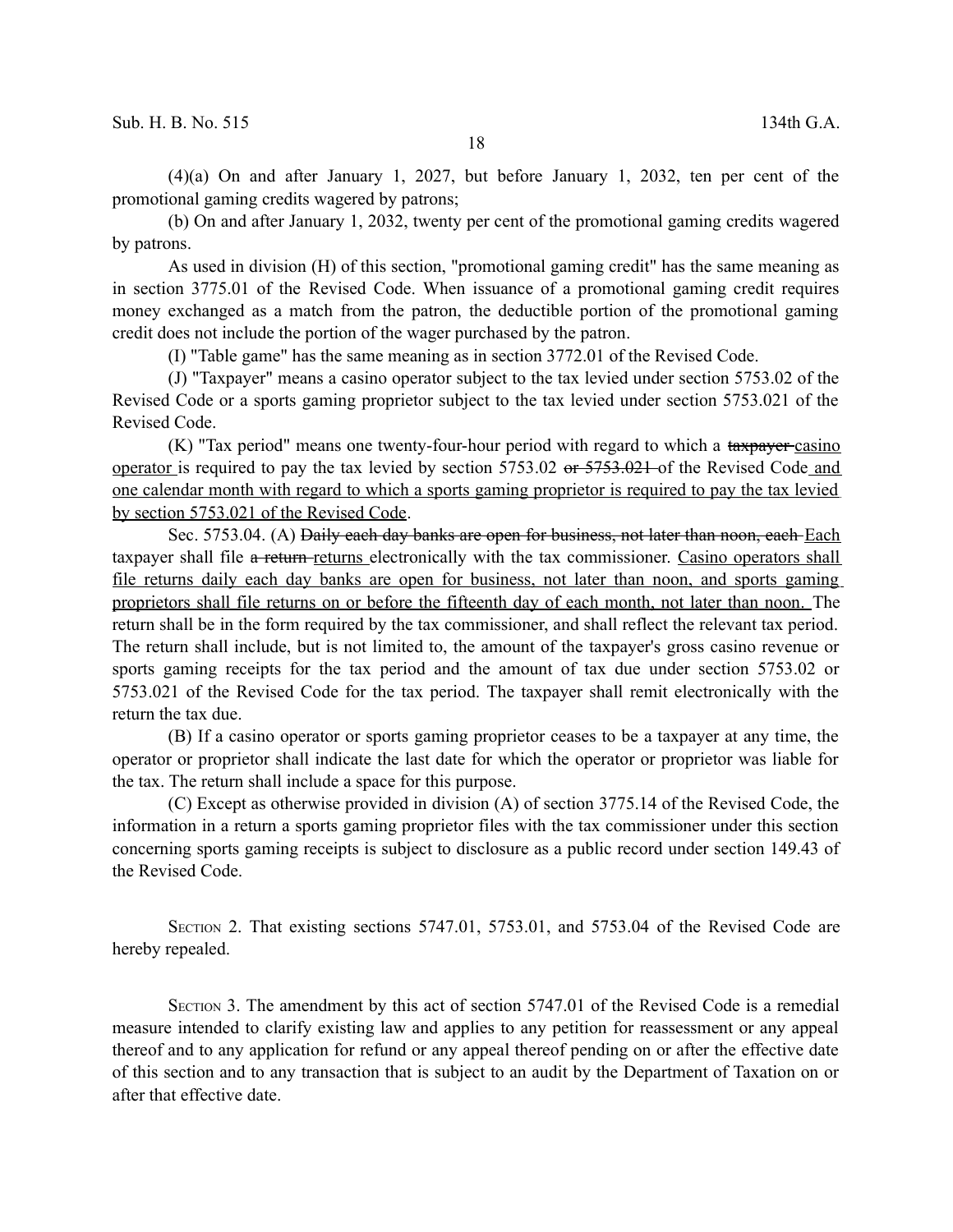SECTION 4. The amendment by this act of sections 5753.01 and 5753.04 of the Revised Code applies on and after the first day of the first month after the effective date of this section.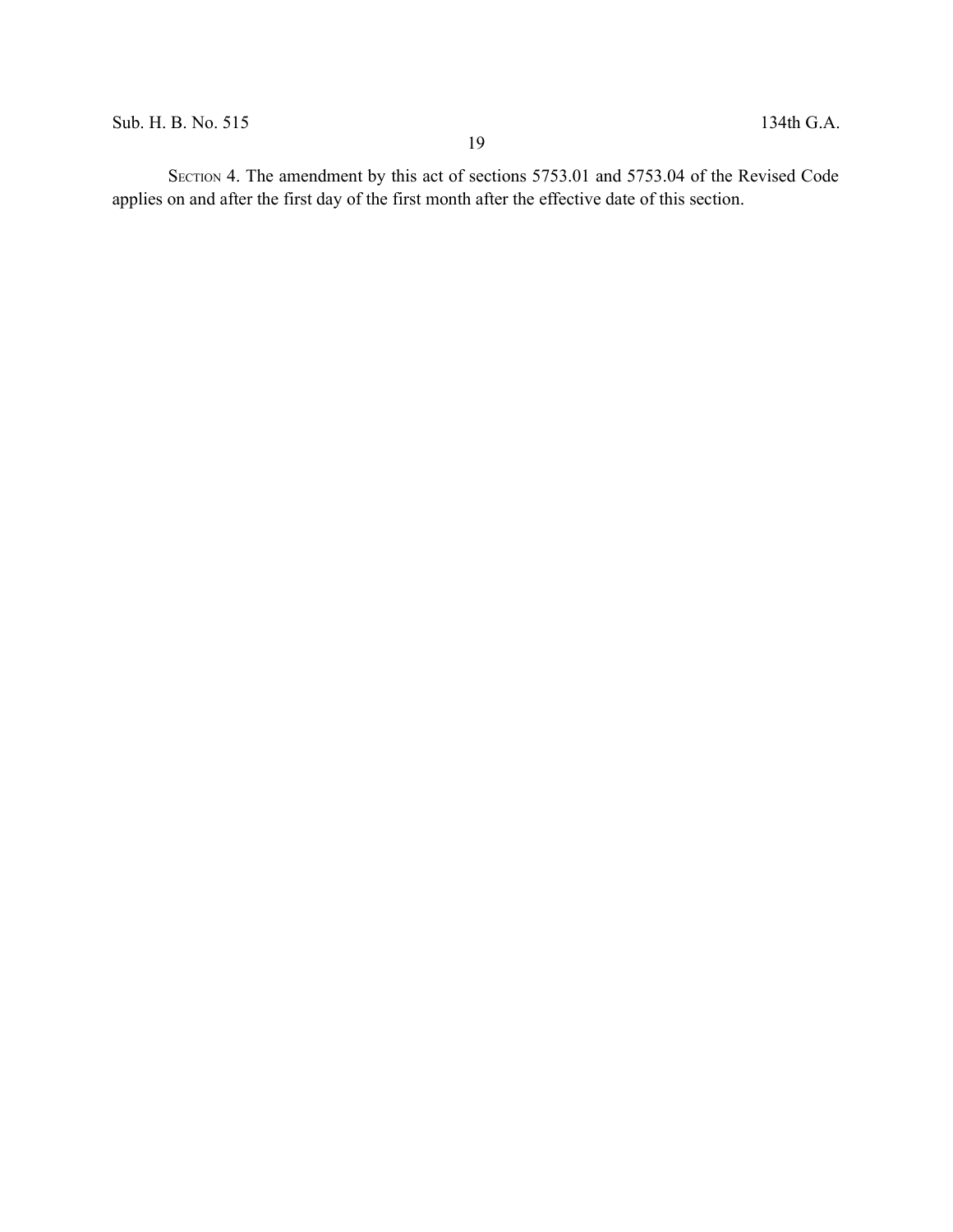Sub. H. B. No. 515 134th G.A.

*Speaker \_\_\_\_\_\_\_\_\_\_\_\_\_\_\_\_\_\_\_ of the House of Representatives.*

20

*President \_\_\_\_\_\_\_\_\_\_\_\_\_\_\_\_\_\_\_ of the Senate.*

Passed \_\_\_\_\_\_\_\_\_\_\_\_\_\_\_\_\_\_\_\_\_\_\_\_, 20\_\_\_\_

Approved \_\_\_\_\_\_\_\_\_\_\_\_\_\_\_\_\_\_\_\_\_\_\_\_, 20\_\_\_\_

*Governor.*